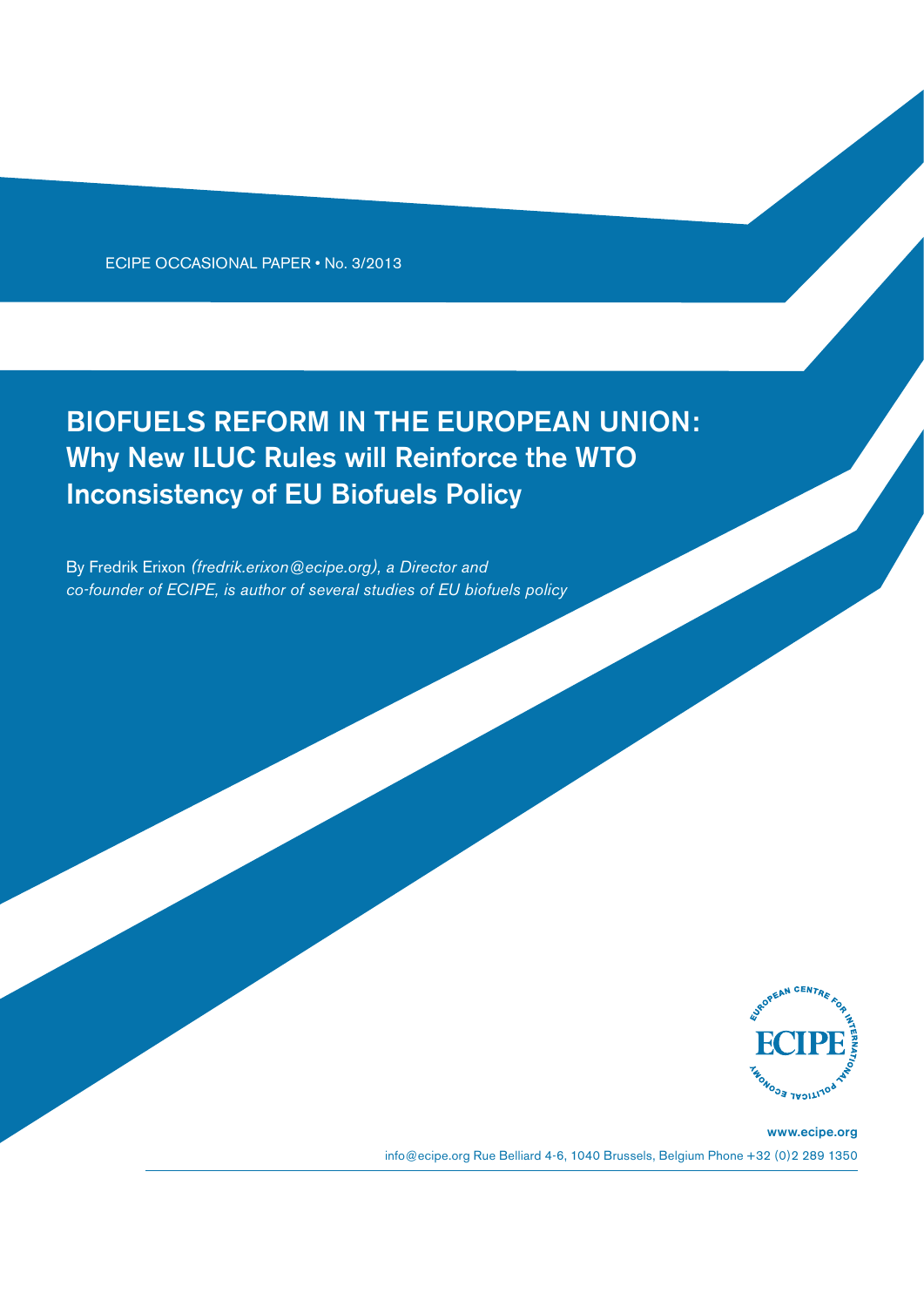#### EXECUTIVE SUMMARY

- This paper takes stock of the proposals by the European Commission and members of the European Parliament to amend the Renewable Energy Directive (RED) and how the proposed revisions integrate with the obligations of the European Union in the World Trade Organisation (WTO). The European Commission claims that neither RED nor its new proposal violates WTO rules as the sustainability standards and the new reporting requirement apply equally to domestic and foreign biofuels and feedstock. This paper argues that the proposals are not so innocent and that they will err on the wrong side of core WTO rules.

- In order to understand why the proposals are likely to run into opposition from these rules – and why other countries will argue that their trading rights have been violated – the paper goes through the WTO inconsistency of RED and why so many scholars and lawyers have concluded that RED would not stand the test in a WTO proceeding. Indeed, the European Union has already been subject to WTO complaints. The first case was resolved when the targeted Member States changed its implementation of RED. The second case has recently been filed in Geneva.

- If the new direction of EU biofuels policy is endorsed, the EU will introduce a requirement on sellers of biofuels and Member States to report emissions generated by indirect land-use change (ILUC) in the production of biofuel crops. ILUC is a strange concept for regulation: it regulates not the behaviour of a biofuels producer but derivate effects of biofuels production. It effectively demands that one producer should be accountable for farming decisions by others.

- No one knows the actual emissions from indirect land-use change. ILUC is neither observed nor measured: it is estimated on the basis of multi-factor models. A plurality of scientists and scholars that have examined the reliability of the results derived from these models conclude that results are uncertain, show substantial differences, and that small changes in model assumptions have big impacts on the result. Indeed, it has been concluded that the most important factor for estimating ILUC for a particular crop is the choice of model, not the characteristics of the production of that crop. The absence of robust results from modelling exercises is also the reason why the Commission decided not to condition effective market access on the basis of ILUC.

- The new proposal has several effects on the WTO inconsistency of EU biofuels policy. *First*, it accelerates discrimination based on RED sustainability criteria: higher thresholds on greenhouse gas savings will be introduced sooner than decided in RED.

- *Second*, the introduction of a requirement to report a Commission-decided estimate on ILUC emissions changes the legal character of RED. The EU can no longer discriminate on the basis of emission savings estimate based on RED and RED methodology. Its own policy will show that some feedstock that is not discriminated against will lead to lower greenhouse gas savings than those feedstock discriminated against if also ILUC emissions are counted. Consequently, the notion that discrimination of "like" products – a crucial concept in WTO rules – can be defended as legitimate because it promotes environmental ambitions collapses.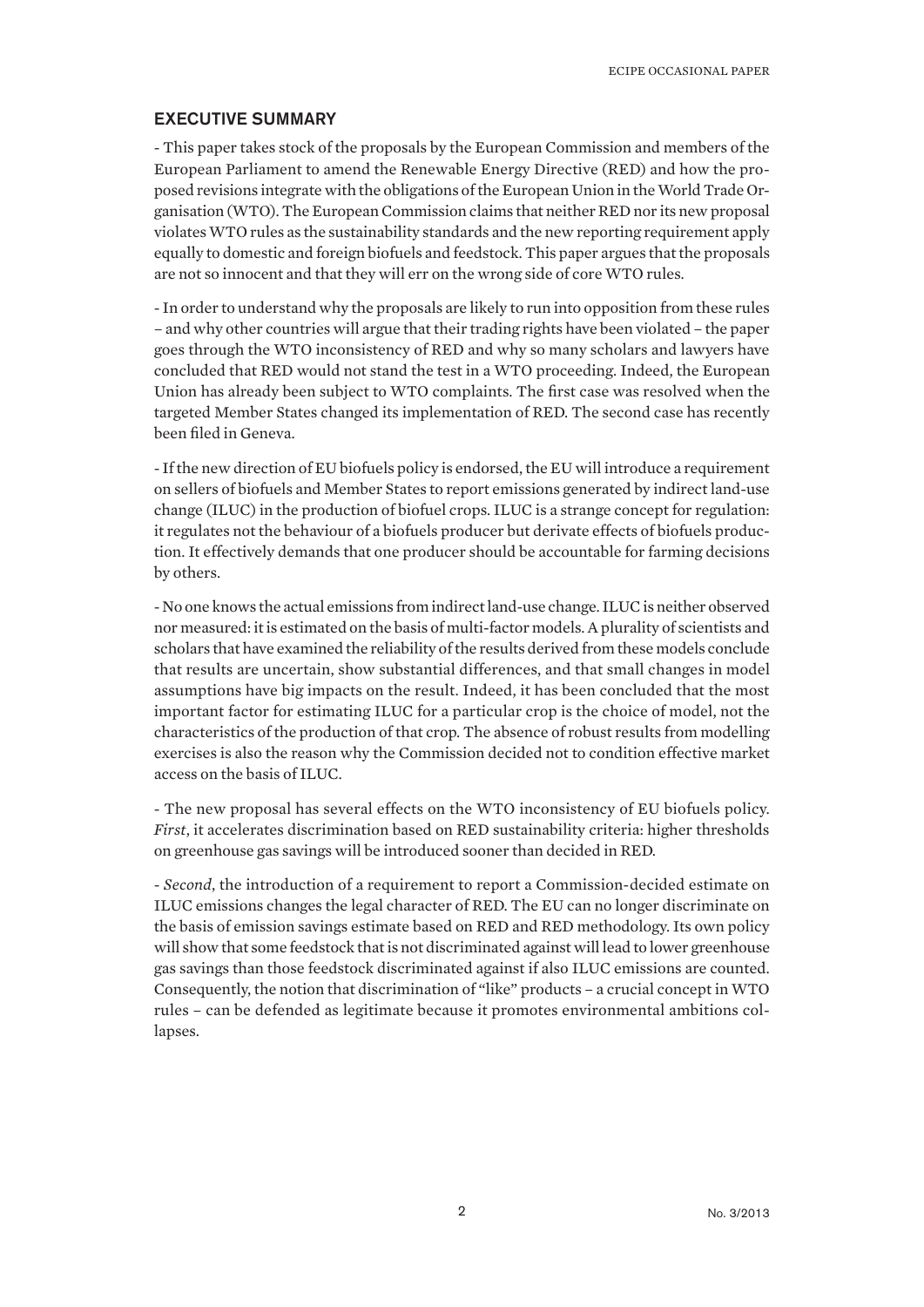- *Third*, the cap on how much conventional biofuels that can be used by Member States in achieving the national targets for renewable sources of transport fuels introduces a new element of discrimination: discrimination between exactly the same type of biofuels, not just "like" biofuels.

- *Fourth*, the introduction of ILUC factors in EU biofuels policy will also lead to direct frictions with WTO rules, especially if EU policy will follow the amendment by the Rapporteur in the European Parliament and condition market access on the basis of ILUC emissions. Such a regulation would most certainly be ruled against lock, stock and barrel.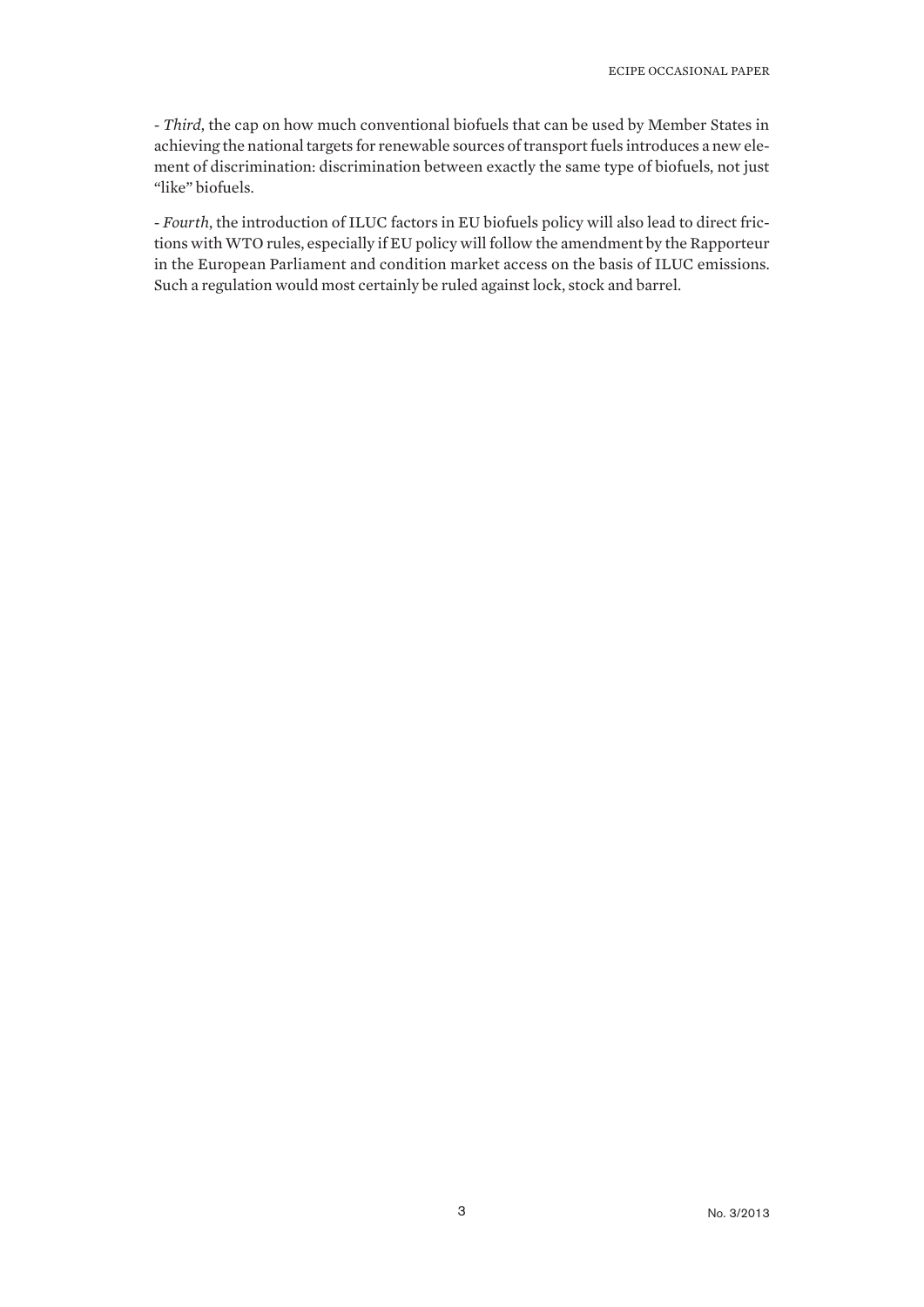#### 1. INTRODUCTION

Europe's biofuels policy is yet again in the spotlight as European Union institutions are pressing through a reform of past policies, especially the Renewable Energy Directive (RED), adopted in 2009. It is indicative of profound weaknesses in past policies that they are subject to revisions only a few years after they were adopted. Regardless of ones view on biofuels, Europe's biofuels policy has suffered from a number of substantial flaws that have undermined the economic rationale of biofuels and corrupted the admirable ambition to provide competing alternatives to fossil fuels.

Three problems have been particularly vexing. *First*, the way the EU has designed its biofuels policy has been guided by an ambition to promote domestic feedstock production especially of biodiesel. The policy design reveals strong industrial policy ambitions, often in direct contradiction with the professed green ambitions of biofuels policy. As Mark Halle and Ivetta Gerasimchuk from the *International Institute of Sustainable Development* succinctly put it in a recent article: "while EU support for biofuel is touted as a 'green' policy by governments, the reality is that subsidies are often driven by the interests of powerful agricultural constituencies."1

*Second*, the EU has designed policies that are inconsistent with its obligations in the World Trade Organisation (WTO) to keep markets open and not discriminate against foreign and "like" products. Even those that espouse an interpretation of WTO rules that is very generous to the domestic EU industry admit that the policy to support and protect production of biofuels feedstock in the EU is stretching the limits of what is allowed under current WTO rules.

*Third*, many of the measures designed for regulating effective market access in the EU are arcane and non-transparent, making it largely impossible to maintain good regulatory standards that are possible to work with for domestic as well as foreign producers. Introduced as a directive, RED has also led to implementations in EU member states that in the aggregate have presented regulatory chaos. Indeed, regulatory implementation has in some instances generated a fractured single market in Europe.

A successful and sustainable policy for biofuels in Europe has to be market-conducive and based on rational economics. Yet RED and previous EU policy moved policy in the opposite direction and reinforced old market distortions with new ones. Huge subsidies were maintained and on occasion increased. Tariffs were kept – and, as in the case of ethanol, at very high levels. New imaginative standards for the processing and production methods of biofuels were introduced – but in a way that benefited European producers and damaged its main potential competitors from abroad. That is not a good way to construct a policy: it has produced overall policy instability and deterred producers of better-value biofuels from entering the European market. What is remarkable about biofuels in Europe is that such a large part of supply comes from local suppliers and how little Europe trade both in fuels and feedstock. Policy design, in other words, has contradicted the main objective of the policy.

This is the context for the new proposal on reforming biofuels, released by the European Commission last year and recently voted on by committees in the European Parliament. A reform is certainly called for – but what is needed is a reform that reduces market distortions, establish greater stability and transparency in policy, and aligns itself with Europe's obligations in the World Trade Organisation. By that standard, how should the new proposal be judged?

<sup>1.</sup> Halle & Gerasimchuk (2013).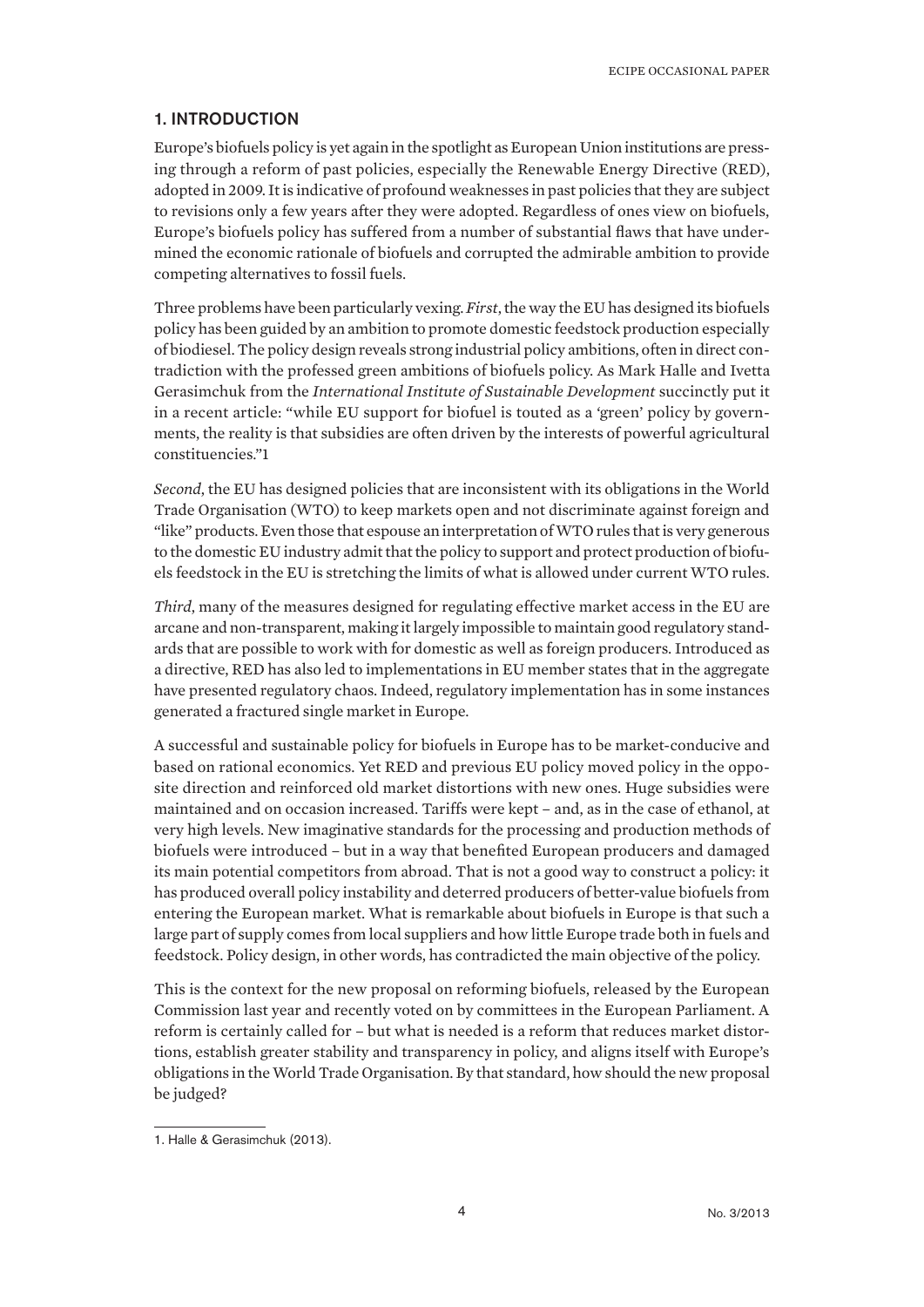The Commission has proposed a couple of critical reforms.

- First, it wants to introduce a cap on what share of total fuel consumption in 2020 should be represented by conventional biofuels, i.e. crop-based biofuels. That cap was set for 5 percent – even if committees in the European Parliament have voted to increase that cap up to 6.5 percent<sup>2</sup> It remains to be seen, however, what the plenary vote in the European Parliament will propose – and what cap, if any, that Member States in the EU will find acceptable.
- Second, it wants to phase out subsidies to conventional biofuels by 2020.
- Third, the Commission introduces a new so-called ILUC factor (ILUC stands for "indirect land-use change") in its legislation and demands that all sellers of biofuels which use land during production should report emissions generated by indirect land-use changes. Furthermore, Member States should also estimate and report emissions generated by indirect land-use change in their targets for 2020.

Behind this proposal is the ambition to incentivise a certain type of biofuels that does not use land and, consequently, does not emit greenhouse gases by affecting how land is used for crop production (sometimes called "advanced biofuels"). It is believed that this will reduce the competition for land and generally have positive consequences for the prices of food. Even if the Commission does not accept the proposition that spikes in food prices in recent years have been caused by increased production of energy crops in Europe (in fact, the Commission has released studies refuting that claim) it certainly uses that argument to support its new biofuels proposal.

It is pretty obvious that this proposal will have a strong impact on biofuels production in the EU and that it also will affect the global market for biofuels. The EU is one of the largest markets for biofuels and one of the largest producers of biodiesel. Advanced biofuels that do not use energy crops, while growing, still represent a very small share of the market. It is expected by the Commission to represent a marginal fraction of EU biofuels consumption in 2020, unless policy is changed to give particular advantages to a class of unconventional biofuels that remains very expensive compared to other biofuels and fossil fuels. Technological developments help to support the increasing role of advanced biofuels, but such fuels remain far from getting larger positions on the market. More importantly, technological developments have generally generated significant improvements in the quality of biofuels and their greenhouse gas savings, but the biggest market advancements have been based on biofuels that combine non-land raw material with traditional energy crops like rapeseed, soybean and palm oil.

The profile of the investment stock in the EU also reflects the ability to use land crops when producing biofuels. The utilisation ratio remains low – below 50 percent, according to estimates by the European Biodiesel Board<sup>3</sup> – and the industry has been fighting against overcapacity for quite some time. The profile of investments is likely to change, but that change takes time. For now, the only realistic view on the use of biofuels in Europe is that the market structure is premised on land-based biofuels to represent the vast part of increase in biofuels consumption represented in the target set by the RED: by 2020, 10 percent of fuels should

<sup>2.</sup> The main committee has proposed to enlarge the cap to 5.5 percent.

<sup>3.</sup> The latest data on utilisation ratio in Europe's biodiesel sector is from 2011 and can be accessed at the website of the European Biodiesel Board: http://www.ebb-eu.org/stats.php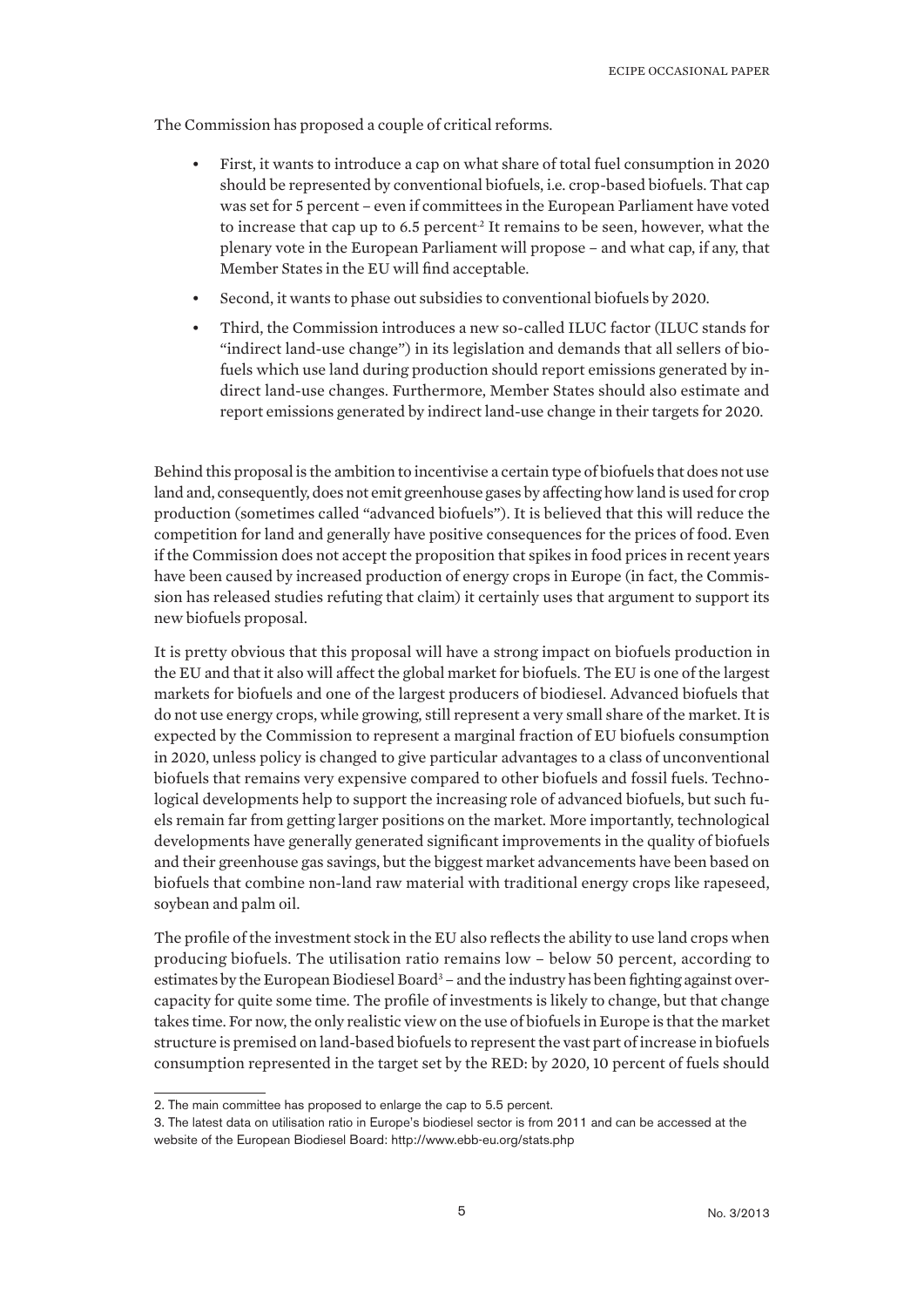be renewable, non-fossil fuels. If a cap on conventional biofuels is set at 5 percent, which the Commission has proposed, it is almost certain that the 2020 target will not be met. Consequently, a bigger share than expected of total fuel consumption will be represented by fossil fuels in 2020. That is the real consequence of capping the share of conventional biofuels in the national targets to 5 or 5.5 percent. In the European Commission's recent Progress Report on renewable energy, it concludes that the vast majority of member states did not reach its targets for renewable energy in transport in 2010, the latest year for which data exists, even if some countries had a higher share than previously projected.<sup>4</sup>

The purpose of this study is to discuss the new proposal by the Commission, and some of the proposed amendments in the European Parliament, in the context of the rules of the World Trade Organisation. The new proposal introduces new conditions for effective market access in Europe – and these conditions may have the effect to discriminate between like products. ILUC is also a strange measure as far as traditional market regulations are concerned: it is not premised on the idea of regulating the actions of one particular producer of biofuels, or the character of the crop used by a particular producer. ILUC aims to regulate derivative or secondary effects of what a collective of global producers do. The main question is: can discrimination based on such a regulation really be compliant with core trade rules in WTO?

It is surprising how little energy that the European Commission and the European Parliament have spent on analysing the effects of the new proposal, or RED, on trade and international trade agreements. But there are two strong reasons for policymakers to get a much better understanding of these effects before pushing through new legislation in Europe.

*First*, and quite obvious, the EU is already subject to dispute settlement proceedings in the World Trade Organisation concerning discrimination against non-European biofuels. Since the case in question was initiated by Argentina, in the second quarter of 2013, EU policy officials with little knowledge about the actual case have shrugged it off as basically only retaliation against Spain or EU-initiated cases against Argentina in the WTO. This may very well be true – Argentina's trade policy is fickle and should be the subject of an own report – buts regardless its intentions, it does not lead to the conclusion that there are no good legal arguments against EU biofuels policy. In 2011, Argentina brought another case to the WTO regarding RED, and it did not lead to an adversarial ruling by the WTO for the simple reason that the EU knew it was in the wrong and settled during the initial consultation phase by getting Spain, whose policy that complaint concerned, to change its policy.<sup>5</sup> And Argentina's new case has strong legal merits. Unsurprisingly, other governments have also considered taking legal action in the WTO against RED. It may very well be the case that WTO rulings will force the EU to change its policy in a not-so-distant future. The simple fact that there are uncertainties about the compliance of EU policy with its WTO obligations should prompt

officials to at least get a better understanding of the consequences for trade and international trade agreements that flow from the current, and proposed, biofuels policies.

*Second*, the EU is currently negotiating Free Trade Agreements with countries that take the view that EU policy on biofuels is protectionist, discriminatory and hurt the trading rights of their producers (this is, for instance, the position of the U.S. government in TTiP negotiations). Consequently, they are asking the EU in these negotiations to change its policy and not

<sup>4.</sup> European Commission (2013).

<sup>5.</sup> Spain had introduced the RED directive in a form that basically required blended fuels to be based on a biofuels produced in the EU.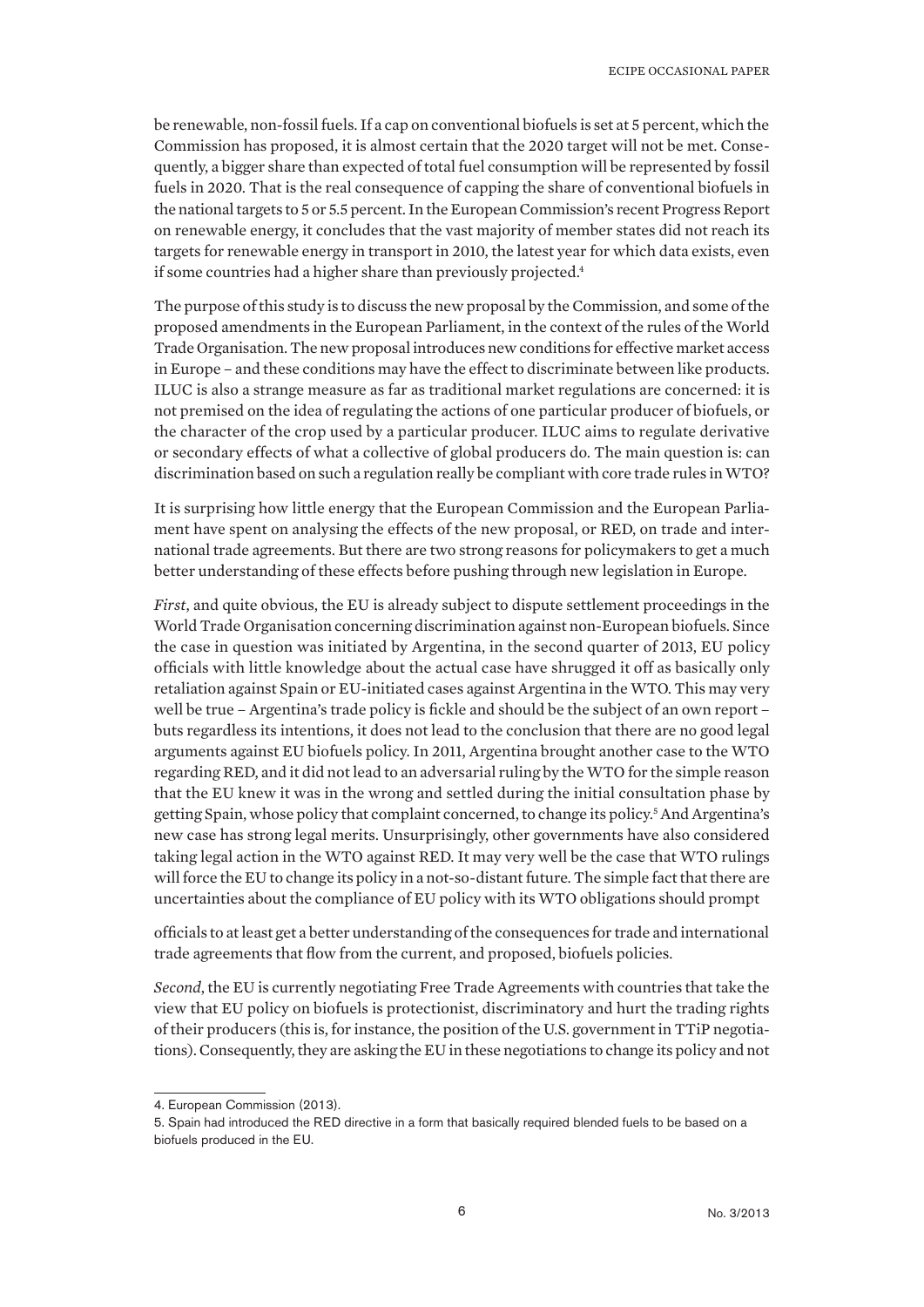introduce new regulations they believe are discriminatory. There is no obligation for the EU to acquiesce to these demands, but if it maintains its policy and policy direction it increases opportunity costs of this policy. It therefore becomes a question of judgment: how important is the current policy design to achieve the stated objective?

Yet, surprisingly, RED as well as the new proposal (and its accompanying documents) is very quiet on describing how the actual policy design will lead to a stated goal. In fact, it is pretty difficult to pin down exactly what is the stated goal. For instance, is the new policy principally intended to reduce greenhouse gas emissions – a tall order given that the reform will reduce the chances to get a larger share of fossil fuels substituted by 2020 – or is the principal objective to change the preference hierarchy between different types of biofuels, which in the longer run may lead to greater substitution of fossil fuels more than conventional biofuels?

The next chapter starts the discussion on how current EU biofuels policy integrates with its obligations in the World Trade Organisation. In the subsequent chapter, an analysis of the new proposal will be undertaken, including aspects of those same WTO obligations. The conclusion of the paper is drawn from both of these analyses and highlights the areas to which European Union institutions should pay closes attention to avoid unfortunate and unnecessary clashes between EU biofuels policy and the rules of the WTO.

#### 2. RED AND WTO – AN UNEASY RELATIONSHIP

The proposed reform of EU biofuels policy currently under discussion is primarily based on the Renewable Energy Directive, also known as RED.6 Adopted in 2009, RED established targets for the use of renewable energy, e.g. that 20 percent of all energy used in the EU by 2020 should come from "renewable sources".7 Likewise, a target of a 10 percent biofuels-share in transport, equal for all countries, was also established. The latter target is now the one that the European Commission has proposed to amend.

In order for biofuels to be accounted for in the national targets for renewable energy obligations and, *nota bene,* to be eligible for financial support for the consumption of biofuels, they must meet a couple of criteria. *First*, the greenhouse gas emission savings from each biofuel feedstock should be at least 35 percent when compared with fossil fuels. This target, said RED, would increase after 2017. From 2017, greenhouse gas reductions should be 50%, and 60% thereafter for refineries beginning operation in 2017 and beyond.

*Second*, biofuels should not be obtained from land with high biodiversity value, that is:

- a. Forest undisturbed by significant human activity.
- b. Areas legally designated for nature protection.
- c. Highly biodiverse grassland.

<sup>6.</sup> The proposed reforms also affect the Fuels Quality Directive.

<sup>7.</sup> European Union (2009).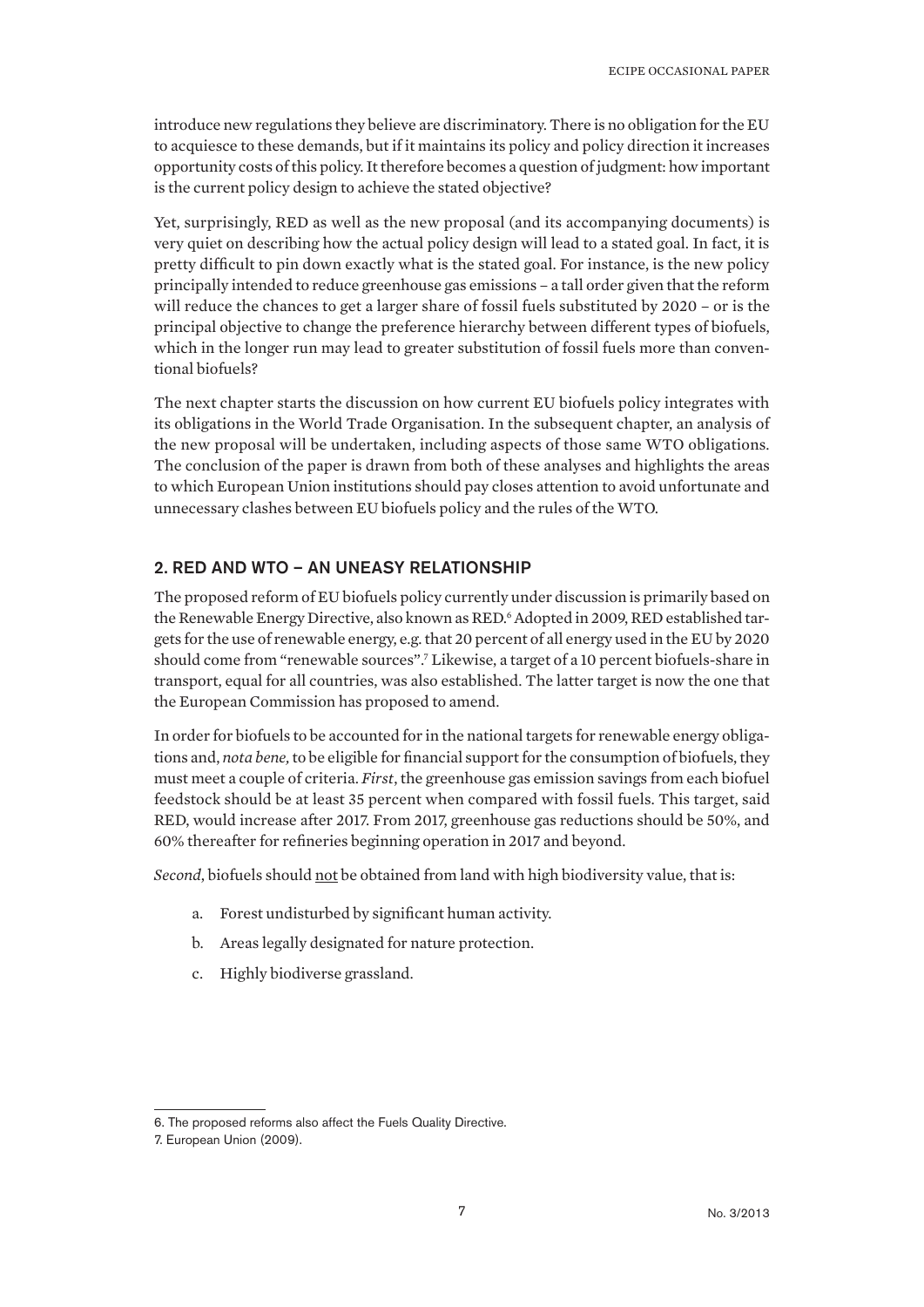And, *third*, biofuels should not be obtained by land classed as having had high carbon stock in January 2008 and that no longer has this status, such as:

- a. Wetlands.
- b. Continuously forested areas.
- c. Undrained peatland.

Finally, the compatibility with the "sustainability standards" will be verified in three different ways:

- a. Companies will have to report to EU member states about the sourcing of their biofuels.
- b. Bilateral and Multilateral Agreements (the EU aims to conclude bilateral and multilateral agreements with provisions on sustainability criteria with other countries). The use of the directive, however, is not conditioned on a successful conclusion of such agreements.
- c. Voluntary national and international certification schemes (the European Commission may decide that those certifications are sufficient to verify compliance with the sustainability criteria and with the requirement of 35% greenhouse gas savings).

The Directive also sets out how calculations should be done. The calculation method must take into account the effect of the direct land change use. In case there are emissions from land use change and if there is no bilateral or multilateral agreement in place, companies need to calculate the greenhouse gas emissions associated with biofuels production. The annexes to the Renewable Energy Directive provide a calculation methodology and also a list of default values for the attribution of greenhouse gas savings to different types of biofuels, on which companies can rely for their calculations. The criteria in the Renewable Energy Directive apply to both EU and imported production. They are, according to the directive, defined in order to avoid any de facto discrimination; definitions have been made on the basis of the international scientific evidence available.

RED has been attacked from many different quarters. Some environmental NGOs have claimed the regulation to be too lax, leading to a use of biofuel crops that also drive up the price of food when countries shift from food crops to energy crops. Others have accused the EU of diluting market-driven standards of higher quality and better value. Several scholars have shown that the methodologies to calculate greenhouse gas savings have been arbitrary, implemented unevenly in Europe, and provided means to manipulate the actual emission values. Foreign producers have complained that RED denies market access for their products, even if they can demonstrate that they meet the criteria and should therefore be qualified for undisrupted market access.

Concerns have been building in recent years over the trade effects of RED – both from scholars and academics, and from elected officials in Europe and around the world. The effect of the Renewable Energy Directive on trade and trading rights are very distinct elements of the directive. If a foreign exporter cannot document that it meets the established criteria, it will not be eligible for the tax exemption and the use of the imported biofuel cannot be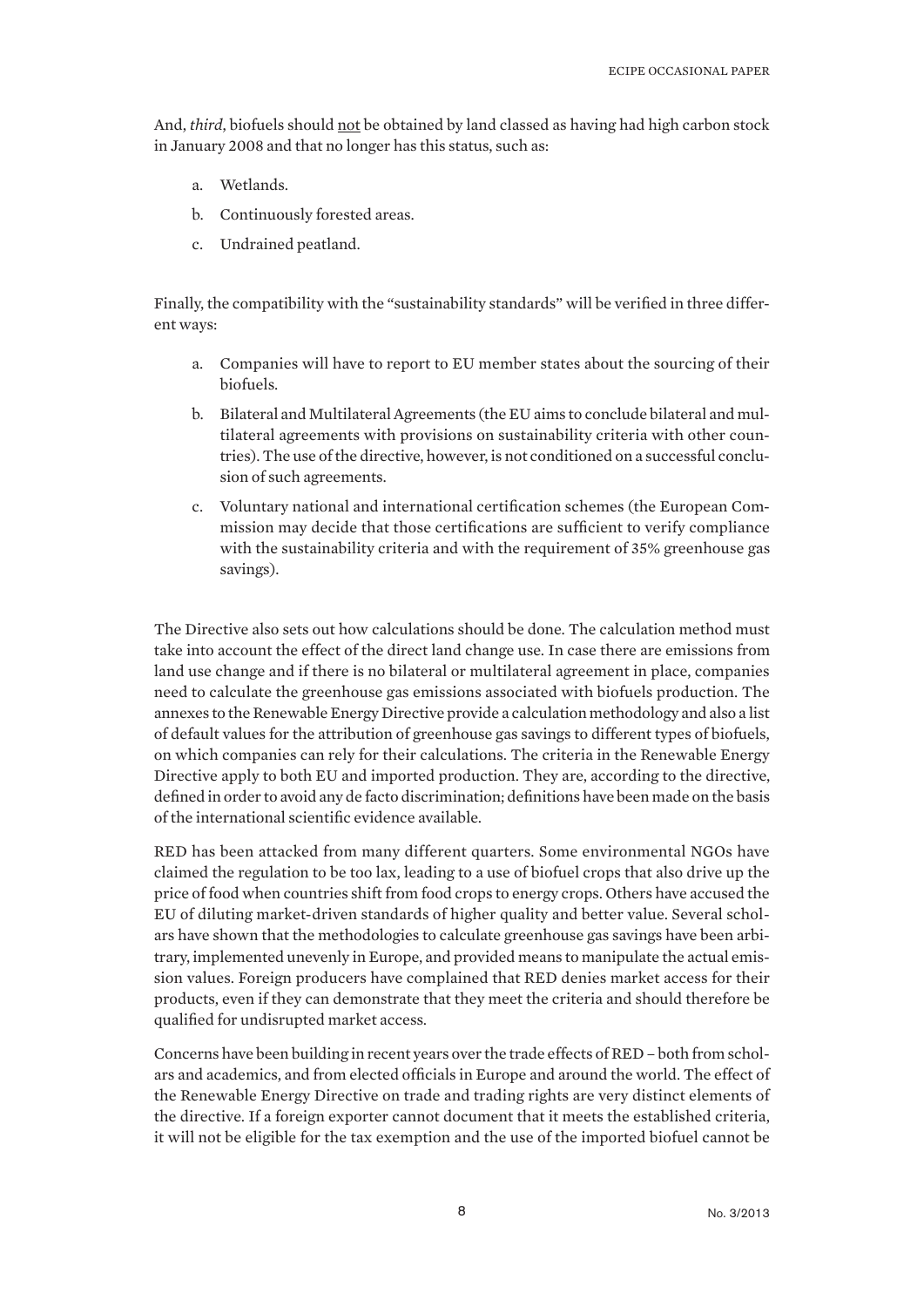"counted" as part of the national targets to increase the share of renewable energy. This is a clear and drastic cut-off point for *effective* access to the EU market, which has had and will have consequences for foreign producers selling on the EU market. It is clear that RED has introduced, through these rules, direct discrimination of products.

The European Union has argued that this standard is not biased in favour of locally produced biofuels. The same regulation applies to domestic and foreign producers alike; hence, there is no discrimination and no hidden protectionism in the introduction of this standard. However, this is not a convincing proposition. Nor is it an honest account of the intent or the effect of the new technical regulations embedded in the Renewable Energy Directive. And it fails to take account of the fact that besides the trade effects generated by the sustainability standards in RED, the EU also runs a policy for subsidies and traditional trade protection to the domestic biofuels industry that is quite intensive. In fact, the subsidy intensity is so pronounced that a previous study found that it would be far more economical for the EU to simply stop subsidies of biofuels and instead buy carbon offsets on the European Climate Exchange.<sup>8</sup> For every tonne CO2-equivalents avoided by supporting rapeseed biodiesel in Europe, the EU could then have purchased offsets for at least 20 tonnes CO2 equivalents. The starting point, then, for any analysis of the extent to which the EU discriminates between domestic and foreign biofuels would have to consider the full range of measures, not only one specific regulation.

However, even a narrow analysis of RED also reveals that the Directive has empowered systemic discrimination or created conditions for market access that are non-transparent, subject to constant changes, and arbitrarily chosen. For instance, measuring the effect on carbon reductions from switching to a biofuel, or the carbon emissions in the production of biofuels, is not an exact science. In fact, such measurements are inherently unstable and suffer from poor and incomplete data. The simple fact is that no one can say if biofuel X emits more or less greenhouse gases than biofuel Y. It may be possible to estimate (but not record) emission averages for a certain class of biofuels, but the variations within that class are likely to be as big as the variations between the classes. And the variations are likely to be dependent upon so many factors that are not related to the crop itself, but socio-economic factors in the region where the feedstock is produced. Such factors differ substantially between and within different regions.

The fact that the EU has shrugged such concerns off as unimportant for policy design is alarming in itself. If the arbitrariness of RED had been acknowledged and addressed, it would have invited greater trust in the declared intention to run a non-discriminatory policy. Now, throughout the short life of RED, it has been subject to great suspicion. It invites the question that several experts have asked – but that the EU has never satisfactorily answered: has RED really been designed in accordance with the professed environmental ambition – or is it hidden industrial-policy activism? The latter is an increasingly convincing argument, given the support embedded in the Directive is often focused at Europe-produced biofuels.

*Second*, the planned effects on trade from RED will become increasingly severe if the sustainability standards are applied in the manner proposed in the Directive. Some of the current imports of biofuels may no longer be exempted from tax or be part of the national obligation. More importantly, the import potential of soybean oil, ethanol and to some extent palm oil will be reduced, forcing Europe to move even further in the direction of sourcing domesti-

<sup>8.</sup> Kutas et al (2009).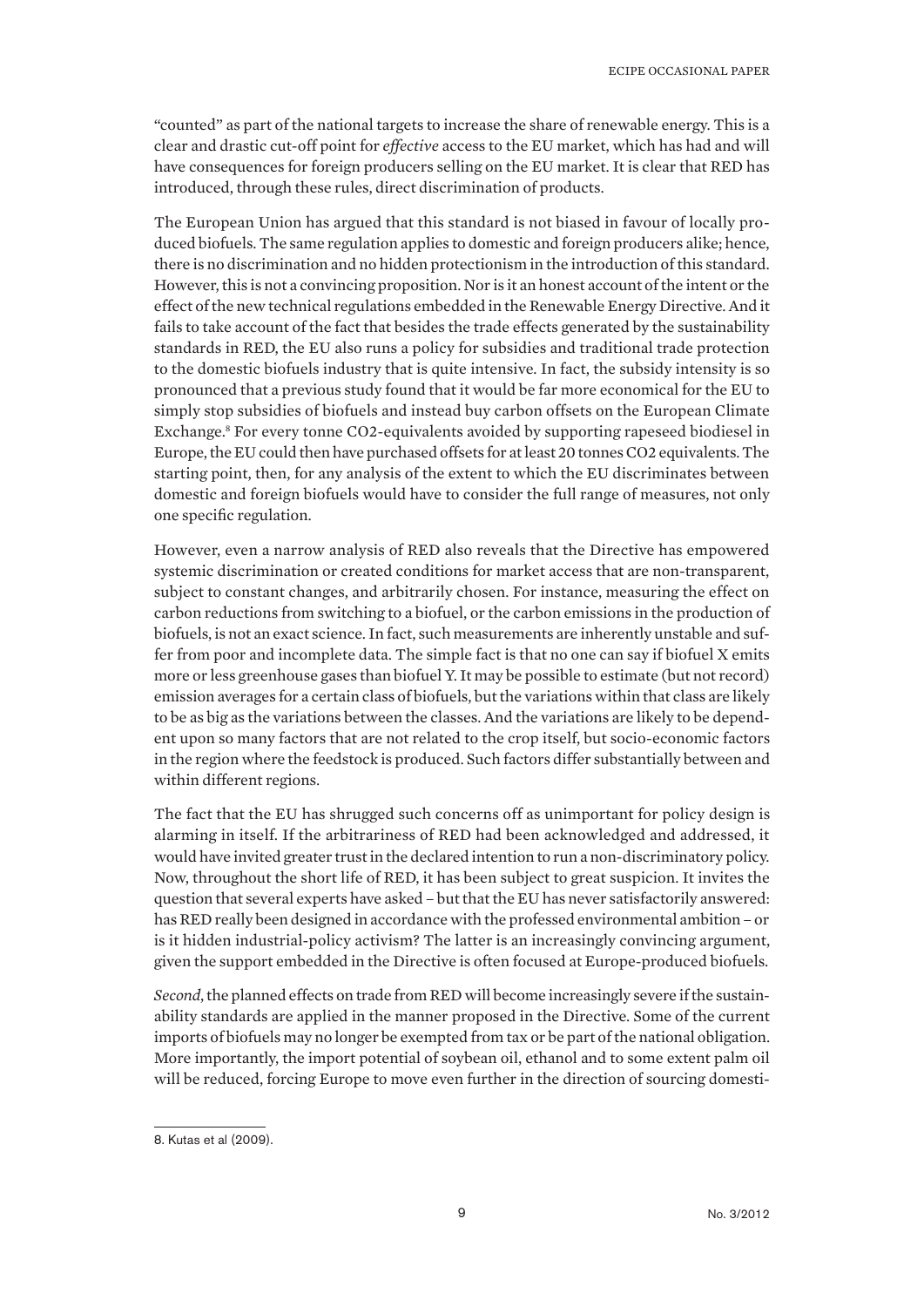cally-produced feedstocks, with major implications for consumer prices, competition and flexibility. Inevitably, the net result is that it will become more expensive to shift from fossil fuels to biofuels. So reduced dependence on foreign imports of biofuels translates into a higher cost for Europe when shifting to renewable energy. Is such an effect just an unintended consequence of RED – or is it possibly one of its intentions?

*Third*, there are obvious WTO concerns associated with RED that remain covered only in a patchy manner in official EU documents. Why have these concerns not been acknowledged and analysed in greater detail? It has been known from quite some time that trade officials in Brussels and other capitals have raised concerns about RED and that some of them have argued internally that RED is inconsistent with the EU's WTO obligations. Now that the EU has been challenged in the WTO one would expect, at least, that any new biofuels policy that may restrict imports even more would be subject to a discerning legal discussion. Yet it has been mostly quiet on that front – leading to even greater suspicions. If the EU actually believes that it is on the right side of its WTO obligations, why not present the arguments supporting that view?

## IS THE RENEWABLE ENERGY DIRECTIVE CONSISTENT WITH WTO LAW?

Declarations from European officials claim that the Renewable Energy Directive is WTO consistent because the regulation itself does not discriminate between domestic and foreign products. If there are concerns, it has been generally been argued that Article XX of the GATT, which gives signatories the right to violate other GATT articles if a measure has demonstrable good consequences for the environment, gives sufficient cover. In the event that RED is covered by the agreement on Technical Barriers to Trade (TBT), it has been suggested that there is a similar provision in that agreement that grants the EU the right to discriminate. Hence, a full WTO ruling on RED would authorise the EU to maintain its policy.

Is this interpretation of WTO rules really correct? Several studies have suggested that it is rather more likely that a full WTO examination would end up invalidating RED, or critical elements of RED, if it is used as basis for discriminating like products.<sup>9</sup> Even those studies that aim to present arguments to defend RED in a WTO dispute conclude that some elements of the policy are probably inconsistent with WTO rules.10 What are the problems or possible inconsistencies highlighted in these studies?

The most important criticism is the interpretation of GATT Article XX as a general exemption clause that can authorise any discrimination as long as it is associated with environmental ambitions. This view is based on a selective reading of previous GATT disputes incorporating Article XX and makes the mistake of claiming that the *professed* environmental intention is sufficient to authorise discrimination under that clause. And the same mistake has been made by many scholars discussing RED: just because the declared *intention* or *objective* is legitimate on environmental grounds does not mean that the *policy design* is connected to the objective, or that it guided only by the declared objective. Yet that sort of true-believerism has been a hallmark of much of the discussion among those scholars and advocates that have searched for ways to clear discrimination under WTO rules. And it neglects a very important characteristic fact about Europe's biofuels policy: its origin lies in

<sup>9.</sup> See for instance Erixon (2012), Vergano & Laurenza (2012), Mitchell & Tran (2009), Switzer & McMahon (2010), and Swinbank (2009).

<sup>10.</sup> Lendle & Schaus (2010).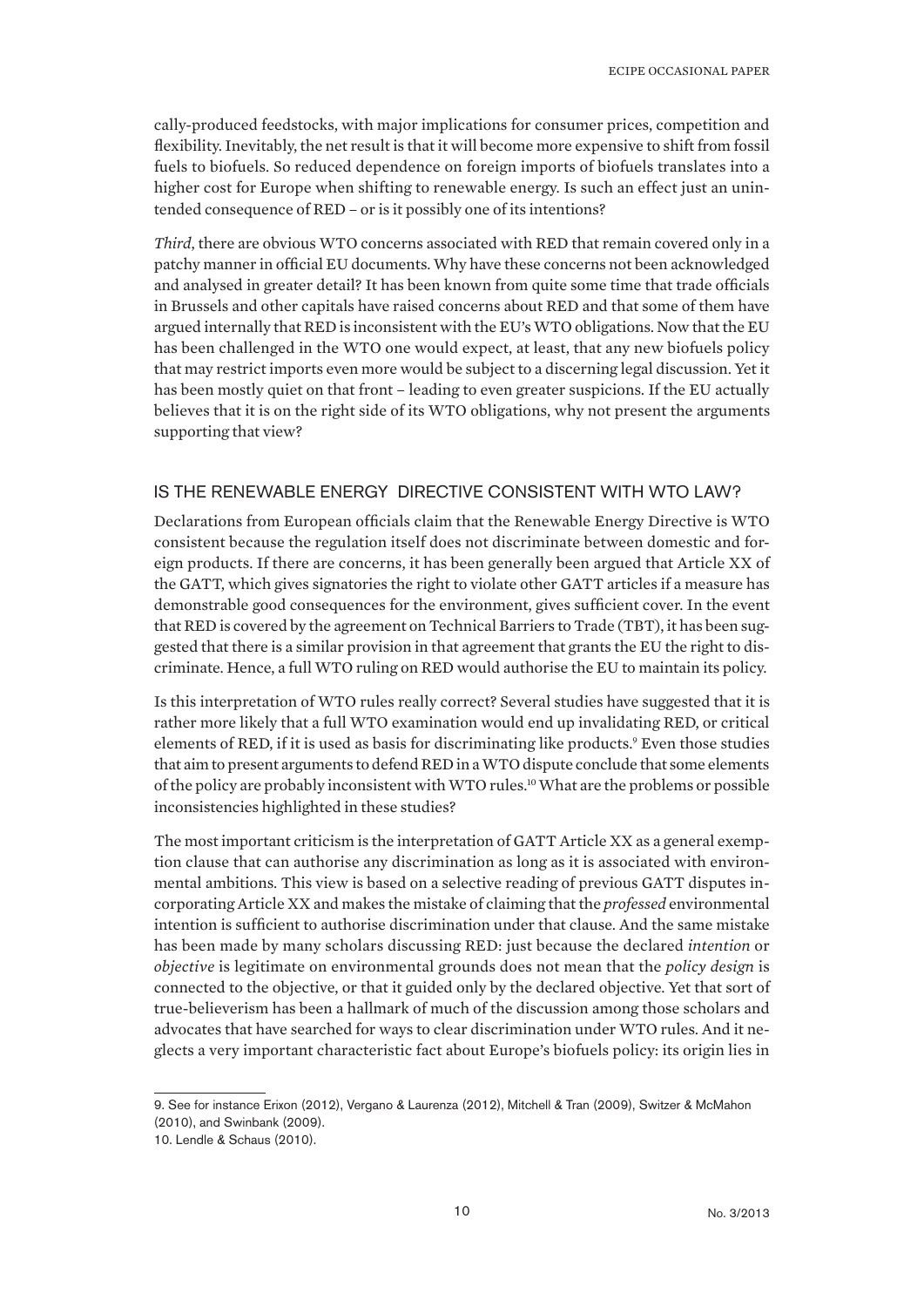agricultural policy, not in environmental or climate change policy.11 Anyone who has watched the torments of the European Commission, often publicly aired, in negotiating RED and new proposal internally will know that this origin remains present in at least the way the European Commission has approached these proposals.

An exemption based on Article XX is not a free pass for any environmental policy that has implications for trade. Apart from the Article itself, there is also a fairly significant body of case law that has set precedents on the application of the so-called General Exception Article (Article XX). Examining the consistency of the EU standard with this jurisprudence is a test that the EU should have properly conducted before it adopted the Directive. But it is a test that will be cumbersome for the EU as it will be difficult to prove indisputably positive environmental consequences of the Directive and clear connections between the intention and the design of policy<sup>12</sup>, that the measures used to define which products that are, and are not, sustainable are accurate for a particular entity crossing the European border, and that there are no alternative ways to reach the environmental ambition that are less trade restrictive.

Let us consider in greater detail the relevant Articles in the GATT that the Renewable Energy Directive is at risk of violating. There are three core GATT articles of relevance: Articles I, III and XI.

*GATT Article I.* GATT Article I concerns treatment of *like products*, a crucial concept in WTO jurisprudence. It sets out one of the core principles of the GATT/WTO system: like products should be treated equally. In the words of the Article:

"With respect to customs duties and charges of any kind imposed on or in connection with importation or exportation or imposed on the international transfer of payments for imports or exports, and with respect to the method of levying such duties and charges, and with respect to all rules and formalities in connection with importation and exportation, and with respect to all matters referred to in paragraphs 2 and 4 of Article III, *any advantage, favour, privilege or immunity granted by any contracting party to any product originating in or destined for any other country shall be accorded immediately and unconditionally to the like product originating in or destined for the territories of all other contracting parties*." [emphasis added]

"Likeness" is not defined in this GATT article or in GATT Article III, which establishes the principle of likeness in national treatment. Case law, however, offers interpretations. Two unadopted Panel reports have ruled that products are not unlike just because there are differences in *production methods* (which is the presumption in RED) when these differences do not affect the physical characteristics of the final product.13 Even if these reports were unadopted, they can, as later cases have shown, be "useful guidance"14 for how a WTO would consider a case against denied market access based on RED.

In rulings from the Appellate Body (AB), four criteria have consistently been used to define likeness. These criteria derive from the GATT Working Party in 1970:<sup>15</sup>

<sup>11.</sup> Erixon (2009).

<sup>12.</sup> The alternative to consuming biofuels with GHG savings in the lower range is often not to consume biofuels with GHG savings in the higher range but fossil fuels, which the directive considers to be more polluting than the biofuels classified and categorised in the directive.

<sup>13.</sup> GPR, US-Tuna (Mexico); GPR, *US-Tuna* (EEC)

<sup>14.</sup> ABR, *Japan-Alcoholic Beverages*

<sup>15.</sup> GATT (1970).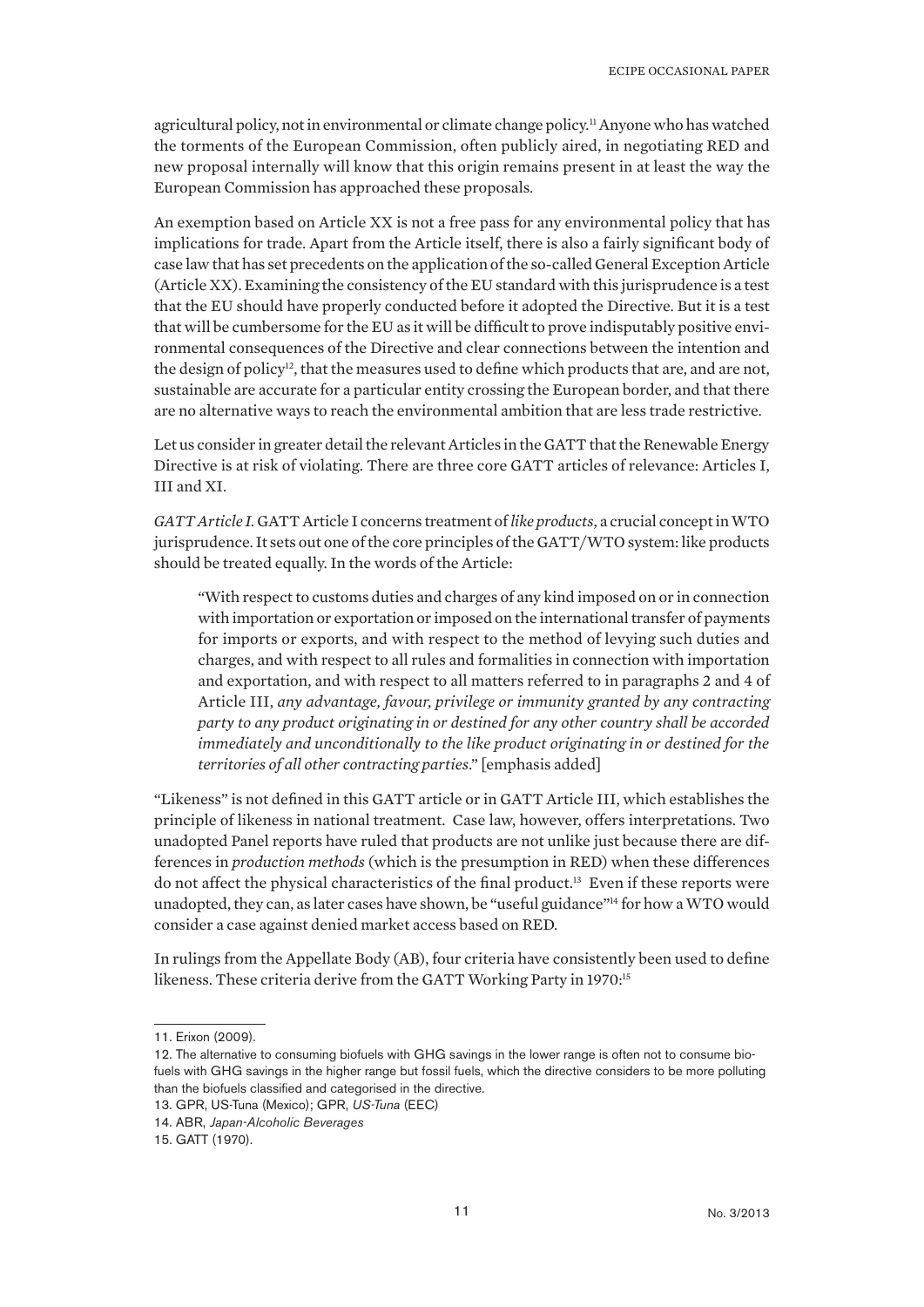- The properties, nature and quality of the products; that is, the extent to which they have similar physical characteristics.
- The end-use of the products; that is, the extent to which they are substitutes in their function.
- The tariff classification of the products; that is, whether they are treated as similar for customs purposes.
- The tastes and habits of consumers; that is, the extent to which consumers use the products as substitutes – determined by the magnitude of their cross elasticity of demand.

None of these criteria provide legal cover for the EU to grant or deny access to its market for biofuels on the basis that these products are unlike. If these standards are used to define likeness in a case involving RED, it is difficult to see how RED could be compliant with GATT Article I and Article III if it concerns denial of an advantage for a product that are like other products that have been granted an advantage. And given Europe's dependence of biodiesel – where a product often have the same physical characteristics, the same end-use, the same tariff classification, and can show high cross-elasticity even if different feedstock have been used in the production of the fuel – it is not difficult to see why we may be presented with a problem of widespread, systemic discrimination of like products.

The argument provided by the EU to endorse different treatment of like products is that some biofuels will not have been produced in a way that is not as favourable as others to the ambition of reducing greenhouse gas emissions by substituting fossil fuels. But this is where the argument faults: as long as it cannot be shown that the unacceptable production method affects the test of likeness described above it is difficult to see how that argument would receive a receptive audience in a dispute proceeding. The EU could of course argue that other standards should be used for defining likeness, but it requires a lot of ideological belief to suggest that the Appellate Body would accept the principle that a production method should take primacy when likeness is defined. That is tantamount to a revolution in trade jurisprudence.

It has been suggested that a recent case provides the legal ground for distinguishing products on the basis of the environmental impact of production methods.16 The Appellate Body ruled in a case that consumer perceptions are relevant when considering "likeness". But they ruled on a particular basis, namely the evidence that the use of chemical components in the production process affected the physical characteristic of the final good – and hence established a link between the production process and physical properties of the end product. This link is not likely to hold for the Renewable Energy Directive as long as there is no evidence suggesting that the biofuels discriminated against are physically different from the favoured biofuels. Even if that argument were to hold up, it only concerns one of the criteria in RED.

Paragraph 4 of GATT Article III states that "the products of the territory of any Member imported into the territory of any other Member shall be accorded treatment no less favourable than that accorded to like products of national origin in respect of all laws, regulations and requirements affecting their internal sale, offering for sale, purchase, transportation, distribution or use." The article, like its application, is straightforward and espouses the

<sup>16.</sup> ABR, *EC-Asbestos*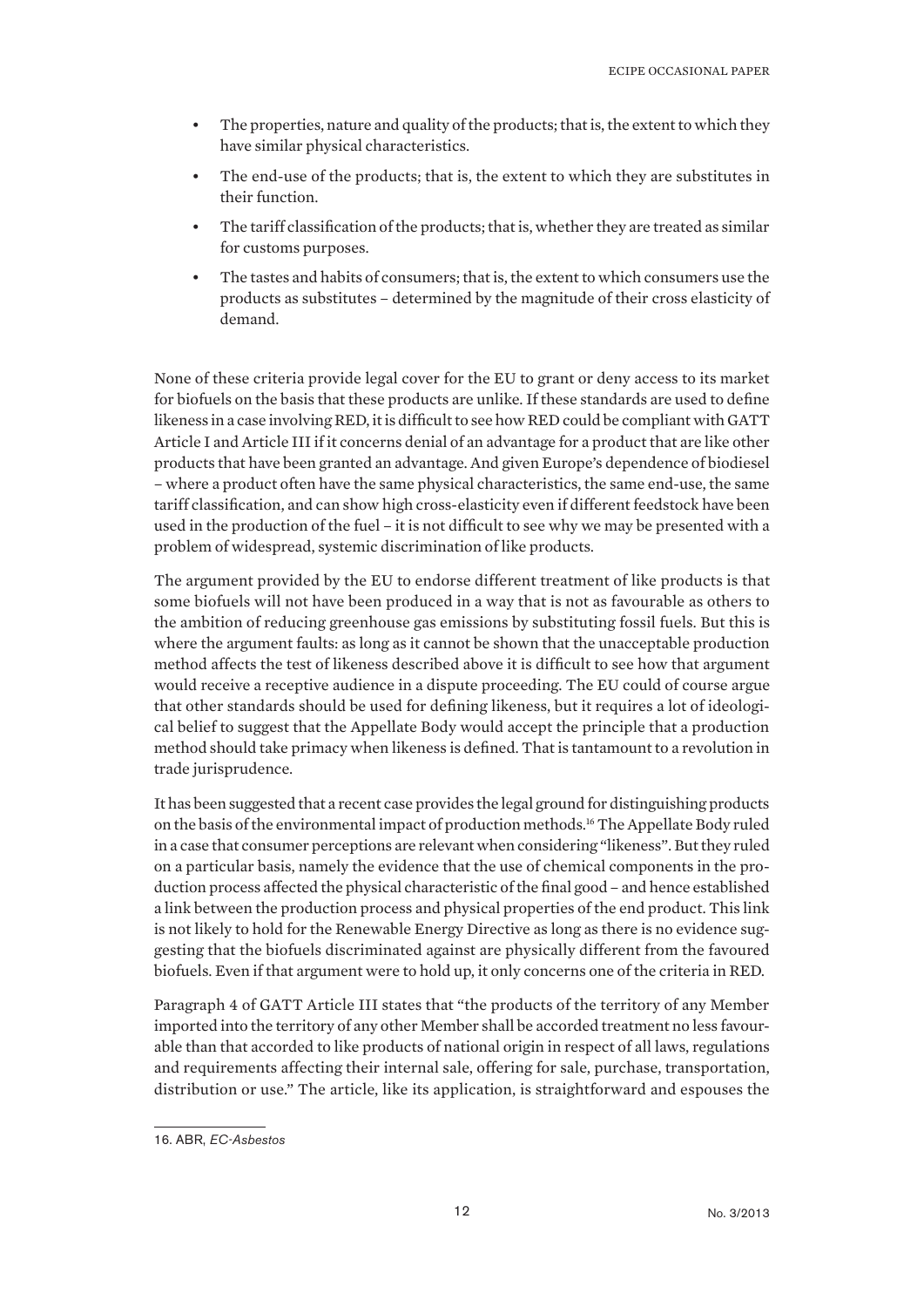core principle of national treatment. Clearly, the Renewable Energy Directive fails the test of consistency as it clearly will affect sales of foreign producers who will be denied market access on the same conditions a those domestic producers who would qualify for the advantages. The discriminatory aspect of likeness discussed under GATT Article I applies equally to GATT Article III.

One can, however, discuss the applicability of Article III in the case of the Directive. There are good reasons to suggest the directive to be covered by Article III. Hesitations, however, can be raised on the basis that the Directive itself does not concern a product but rather a production process. As Article III refers to products, a strict interpretation of the Article may, according to one group of scholars, suggest that the Directive is of a different nature.<sup>17</sup>

Yet if GATT Article III is not applicable, GATT Article XI will cover relevant aspects of Article III. And GATT Article XI sets out a clear limit on the use of trade-restrictive measures when it states that "no prohibitions and restrictions other than duties, taxes, or other charges … shall be instituted or maintained by any contracting party on the importation of any product of the territory of any other contracting party or on the exportation or sale for export of any product destined for the territory of any other contracting party". As RED de facto restricts imports by means other than duties, taxes and charges, it is likely that it will not be considered consistent with Article XI. Article XI, invoked in several cases concerning trade and environmental regulation, is not based upon like treatment and hence offers a stronger defence for those who believe their trading rights have been violated by means of regulations.

It is clear that the Directive runs counter to some of the core GATT articles. This conclusion is also accepted by several defenders of RED. Arguably, the simple fact alone that an EU Directive violates core GATT rules should be cause for concern. Yet the Directive may still hold up in a dispute proceeding. There is the possibility that the Directive could be consistent with the GATT if it can be established that the directive qualifies to be treated under the General Exception – Article XX. This article justifies exceptions if it can be established that an otherwise GATT-inconsistent regulation is necessary to – in this case – "protect human, animal or plant life and health" or if it relates to "the conservation of exhaustible natural resources". This article, however, is not providing an open-ended excuse to adopt any sort of discriminatory or trade-restrictive measure.

The problem is that it is difficult for the EU to justify violations of GATT articles on the basis of effectiveness of the measures. The scientific evidence in support of each aspect of RED is not conclusive, even under the assumption that records of actual emissions from the production of a specific entity of biofuels would be fully accurate, or that the inexact landbased criteria could be consistently applied when it is judged whether or not land used for energy crops is compliant with the land categorisation used by the EU. The linkage between policy objective and policy design also presents difficulties. While it is undisputable that GATT Article XX allows for conditional departure from other GATT rules if, for instance, a regulatory measure helps to conserve exhaustible resources – what about discrimination of products *that also have the same effect*?

Importantly, this is the case with RED: it states essentially that all relevant biofuels lead to greenhouse gas savings when they substitute fossil fuels. In fact, they would lead to even greater greenhouse gas savings if the emissions in the production of fossil fuels were also fully accounted. It also states that some biofuels lead to greater greenhouse gas savings than

<sup>17.</sup> Mitchell & Tran (2009), p.7.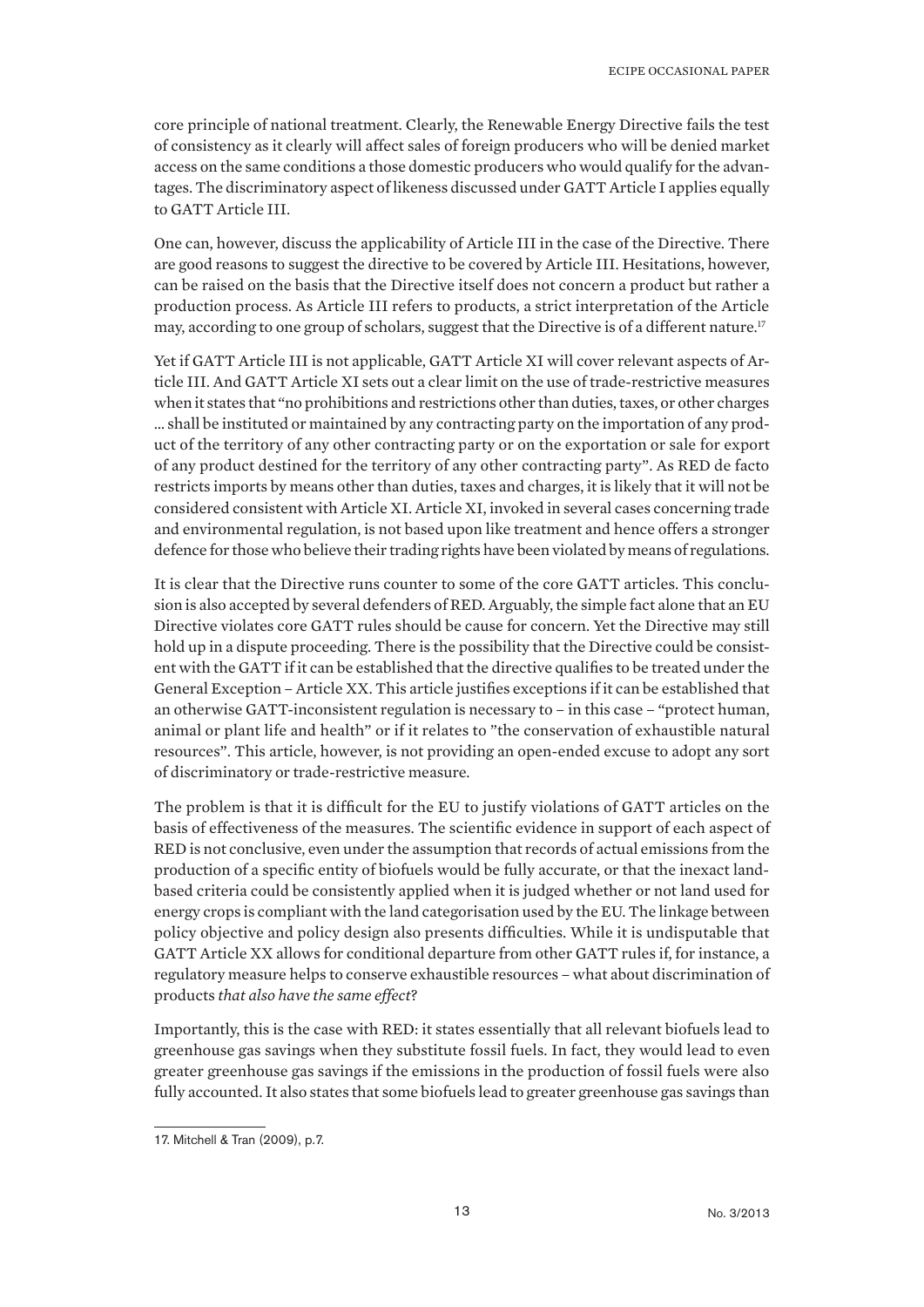other biofuels, but the simple fact that discrimination may lead to a greater use of fossil fuels than if a biofuels had not been discriminated against, shows that there is a conflict right at the heart of RED between achieving an environmental goal (reducing emission of greenhouse gases) and changing the preference hierarchy on the demand side between different types of biofuels.18

Yet the most difficult part will be to square the Renewable Energy Directive with the *chapeau* requirements of Article XX. The chapeau of Article XX disciplines the potential misuse or abuse of the Article – the use of the Article for other purposes than those stated in the particular paragraphs. More precisely, the chapeau aims to ensure that measures are not causing arbitrary or unjustifiable discrimination, and that the least trade restrictive measures are chosen if it can be proven that trade restrictions are necessary to achieve the legitimate goal.

To that end, the Appellate Body has clarified in rulings, e.g. *Brazil – Re-treaded Tyres*, that there must be a *rational connection* between the measure and the environmental goal in order to avoid 'arbitrary and unjustifiable discrimination'. Panel reports have opined that the way to test this is to examine whether "the design, architecture and revealing structures" indicate an intention to "conceal the pursuit of trade-restrictive objectives".<sup>19</sup>

This will be a difficult test for the Renewable Energy Directive given its design, implementation – and the obvious intention to promote locally produced rapeseed biodiesel.<sup>20</sup> The Directive is fairly straightforward in its intention to pursue trade-restrictive measures based on sustainability criteria that are arbitrarily chosen (meaning that scientific evidence or consensus does not lead immediately to the exact design in RED), subject to profound measurement problems, and could be used to deny access of biofuels that is in fact consistent with the stated environmental ambition of reducing greenhouse gas emissions by substituting fossil fuels with biofuels. Again, it is one thing to discriminate against a product that is in direct contradiction or opposition to the environmental objective – it is quite another thing to discriminate against products that de facto promote the stated ambition.

The Agreement on Technical Barriers to Trade (TBT) might also present difficulties for the EU in the event that RED is taken to the WTO for dispute settlement. In the absence of an international agreement, members are asked to show restraint when imposing standards and technical regulations. WTO members are, in different ways, encouraged to seek cooperative methods rather than going the unilateral route. The WTO has agreed on a set of guidelines, a Code of Good Practice, for the use of regulations. Overall, they are not posing great obstacles to a country that wishes to impose a standard or technical regulation. What sometimes can make the ethos behind these rather weak disciplines important is when countries have unilaterally imposed regulations with clear trade-restrictive consequences without having sought cooperative solutions with other countries first. It is a difficult case for the EU to make that it consistently has actively proposed cooperative solutions. They can make a case that the Commission has offered bilateral agreements with other countries, but the problem is that many (but not all) EU member states have implemented RED in a fashion that

<sup>18.</sup> And to introduce another complication, prompted by the proposed amendments of RED by the European Commission, already in this chapter of the paper: The implicit message behind the introduction of ILUC reporting requirements is that all biofuels may not lead to a reduction of greenhouse gas emissions but as the Commission's proposal rules out using ILUC emissions in the RED sustainability criteria, the EU may end up giving higher preference to biofuel/feedstock that should have been given a lower preference, if ILUC factors had been disaggregated and accounted for in the criteria.

<sup>19.</sup> PR, EC-Asbestos; PR, *US-Shrimp*; PR, *Brazil-Retreaded Tyres*.

<sup>20.</sup> See Erixon (2009).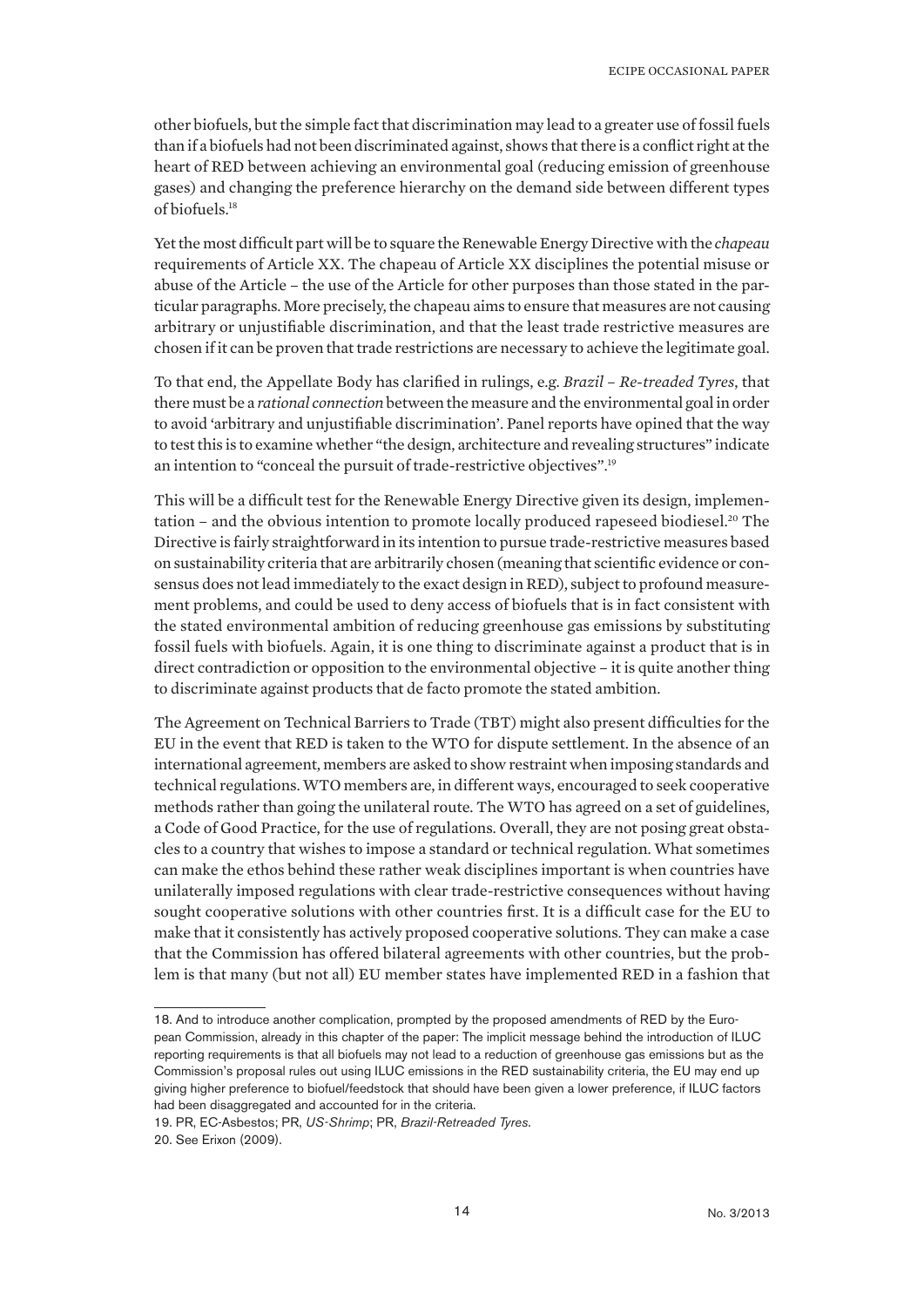reinforced past barriers to trade in biofuels and did not involve much consultation at all. There is one area where WTO recommendations are stronger, however, and where there are legal precedents: the use of process and production method standards (PPM).

Most existing standards do not concern how a specific good has been produced. They concern the properties and the functional capacity of a good. But there has been a shift towards PPM standards in the past decade. This shift is highly controversial as it ventures into areas that are difficult to discipline. There is plenty of room for manoeuvre and flexibility in the use of PPMs. And where there is room for flexibility, there is also room for manipulation and abuse.

As noted above, PPMs also present difficulties for protecting the integrity of one of the basic principles of the WTO: "like product". The criteria for determining what constitute like products do not easily integrate with PPMs. Hence, PPMs remain an "unregulated" phenomenon. Some case law has clearly established that countries can introduce PPMs if they do so in an orderly fashion and can scientifically demonstrate the merits of the standard. Some case law – and some case rulings that have not been adopted – points to the boundaries of the use of PPMs. But these boundaries remain unclear.

One can discuss the applicability of the TBT agreement in the case of the Renewable Energy Directive. The principal area for dispute concerns the coverage of PPMs in this agreement. There is no proper case law to draw on in the principal matter; cases of relevance have not dealt explicitly with a PPM that has not been associated with other technical regulations, such as a labelling requirement. Some have suggested that only PPMs that affect the physical characteristics of a good should be covered by the TBT agreement. However, there are also references in the annex of the TBT agreement that specifies that processes and production methods are of relevance in articles referring to technical regulation. Annex I:1 says:

"Document which lays down product characteristics *or their related processes and production methods, including the applicable administrative provisions, with which compliance is mandatory*. It may also include or deal exclusively with terminology, symbols, packaging, marking or labelling requirements as they apply to a product, process or production method." [Emphasis added]

The Appellate Body has established that the TBT Agreement covers technical regulations that cover an identifiable group of products with some specific product characteristics and are mandatory. A good case can be made also on these grounds for why the TBT Agreement should cover RED. Consistency with the TBT agreement is likely to pose difficulties for RED. It will again be difficult to get away from a definition of likeness that allows *unlikeness in the production process* to take primacy over other, more established principles for defining likeness. While the TBT agreement may be more receptive to allowing some departure from non-discrimination principles if there exist a clear and legitimate environmental objective, it does not have a general exemption clause identical to GATT Article XX (Article 2.2. is the relevant TBT article). It often becomes an issue of judging whether the size of the departure is proportionate to the objectives of the departure. In that process, it has been demonstrated in several cases that there is resistance to allowing regulation that alters the competitive relations between products that are directly substitutable and in head-to-head competition. In more general terms, this also presents an overall challenge to RED: it has such a direct impact on the competitive relations between like and substitutable products that anyone who examines the policy will probably give attention to questions regarding the necessity of a particular form of regulation to achieve a stated goal. For instance, from a legal or scientific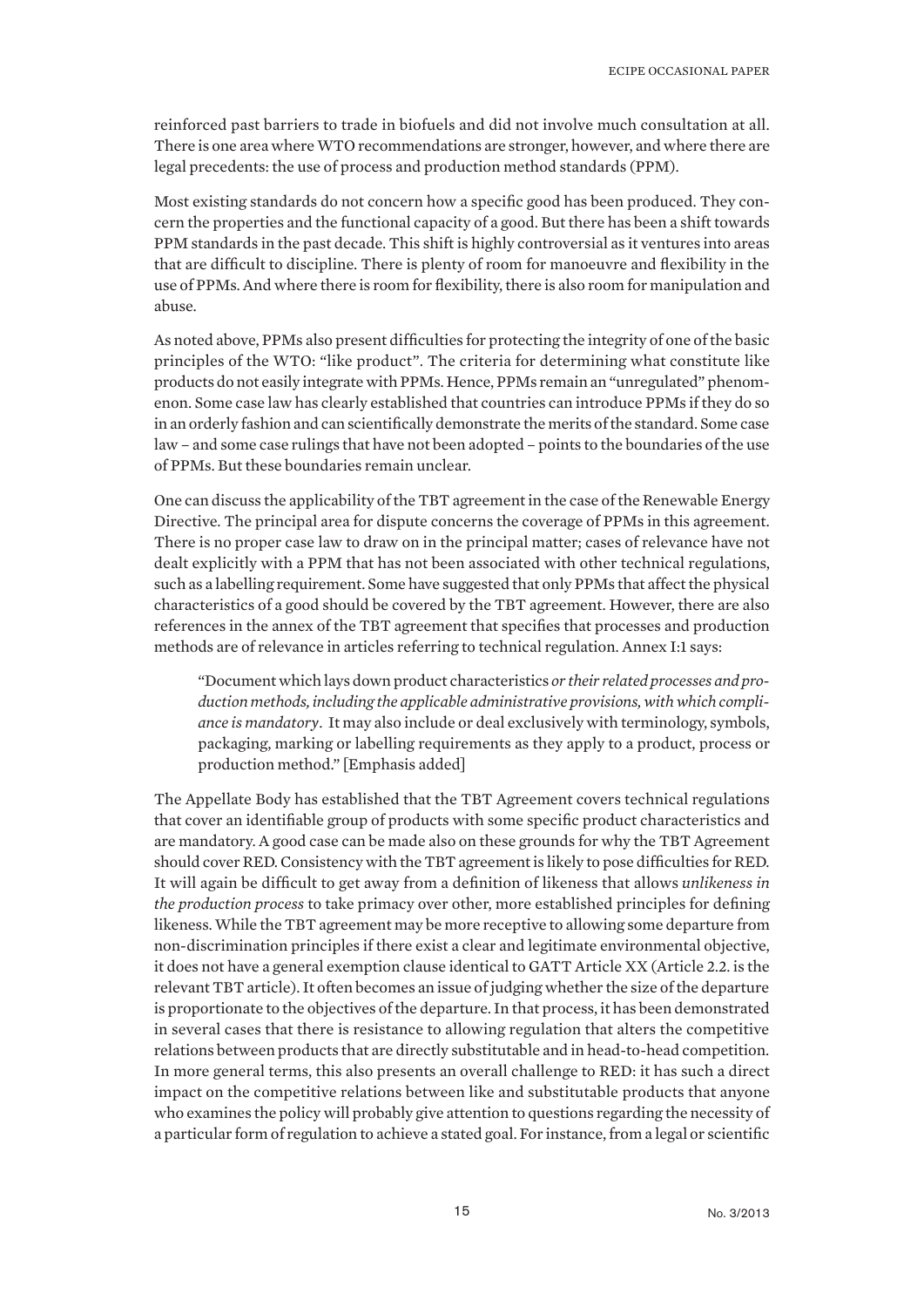point of view, the 35 percent GHG savings threshold in RED is chosen arbitrarily. There is no specific scientific consensus saying it should be 35 percent rather than 30 or 40 percent. The 35 percent threshold, however, ensured that domestic rapeseed oil will qualify, with a small margin, but that the default greenhouse gas saving of the main foreign competitors to domestic rapeseed biodiesel will not.

## 3. ILUC: "A RIDDLE WRAPPED IN A MYSTERY INSIDE AN ENIGMA"

The previous chapter discussed the Renewable Energy Directive. It discussed at length various trade-law aspects of RED because it is important to understand RED and how it currently relates to WTO rules in order to understand the consequences for trade and international trade rules presented by the proposed revisions of RED. The new proposal changes some characteristics of RED and, arguably, reinforces some of the inconsistencies in RED. The new proposals cannot be judged without the particular RED context.

What are the key components from the viewpoint of WTO consistency in the reform proposal?

*First*, the new proposal introduces a cap on the share of crop-based biofuels that can be used by member states to meet their targets for 2020. Conventional biofuels above the 5 percent target may still be sold on the EU market, but there is an implicit division created between crop-based biofuels that can be used to comply with the national targets and crop-based biofuels that cannot. In other words, governments will have to treat biofuels differently *even if they have exactly the same effects on greenhouse gas savings*.

*Second*, the thresholds for greenhouse gas savings for biofuels will be increased ahead of the time schedule that was originally laid down in RED. By January 2014, new biofuels installations need to meet a 60 percent reduction target for greenhouse gas in order to qualify for inclusion in the national target.

*Third*, the new proposal introduces a requirement on those that place biofuels on the EU market to report emissions from indirect land-use change (ILUC). A seller and a Member State are not obliged to collect information themselves about carbon stock changes from ILUC, but should use mandated estimates provided by the European Commission. The Commission's proposal does not suggest that market access should be conditioned on the ILUC factor. In fact, the Commission has rejected such a policy options because of the unreliability of measurements of ILUC emissions. Despite the open acknowledgement from the European Commission – as well as a plurality of scientists and academics – that ILUC simply is too unreliable to form the base for such policymaking, the Rapporteur in the European Parliament, MEP Corinne Lepage, has proposed such a condition: ILUC should be part of the sustainability criteria used to determine whether a biofuel could be accounted for in the national target and be given tax-based consumption incentives.

Is the concept of ILUC and the design of ILUC in the proposed revision based on proper science – and can the current proposal be squared with WTO rules? This chapter will argue that ILUC is an impossible concept that should not be introduced in regulations. ILUC is, to quote Winston Churchill, "a riddle wrapped in a mystery inside an enigma". The chapter will also consider the WTO compatibility of ILUC and other components in the new proposal.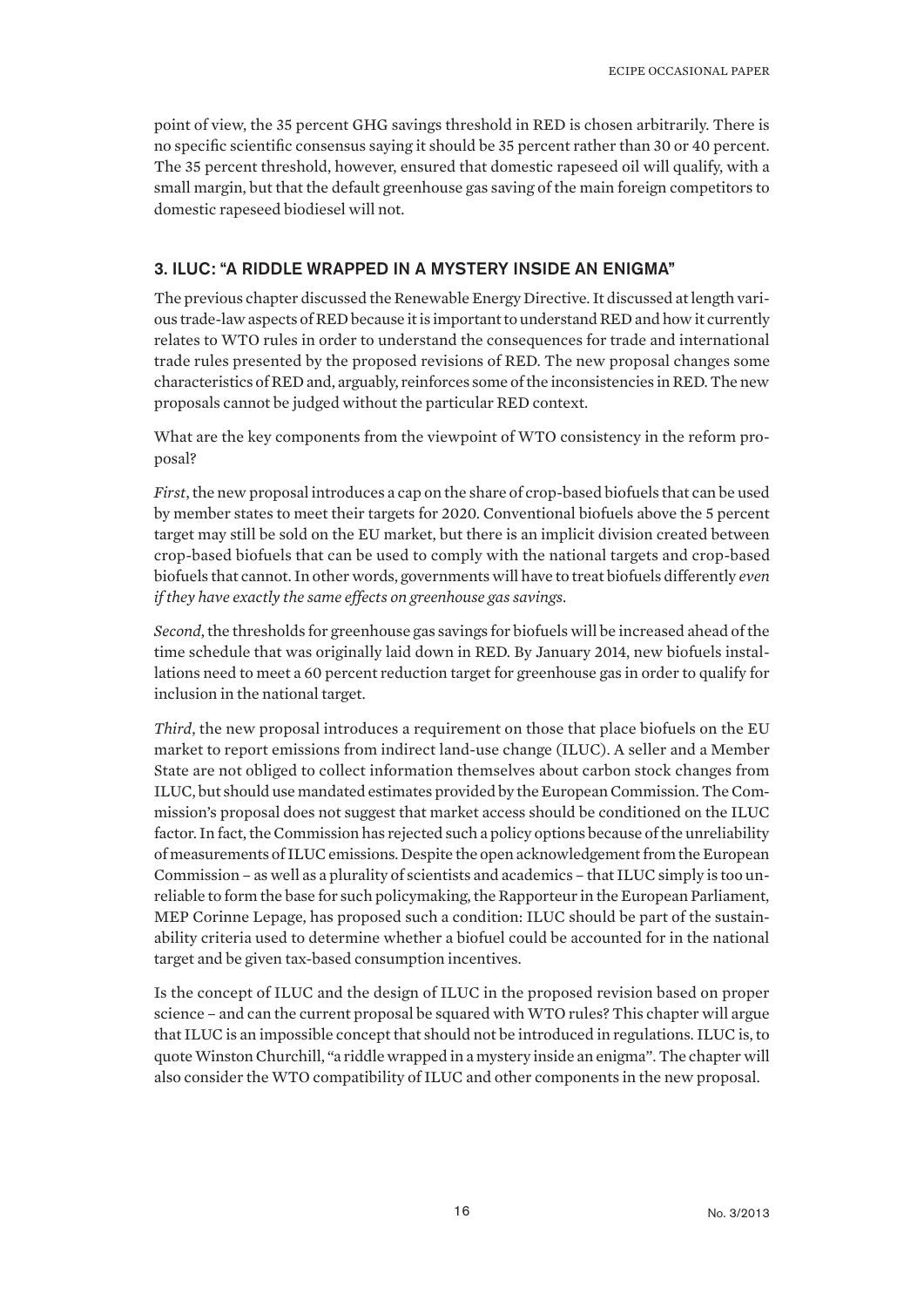## ILUC – AN IMPOSSIBLE CONCEPT

Indirect land-use change is an inviting concept. Yet the concept as well as the science behind it is so unreliable that it frankly is alarming that the EU now is en route to introducing it in a commercial regulation. ILUC is concerned with derivative effects of biofuels production, not the direct effect that is within the means of control by a producer of biofuels. Its constitutional principle is that a producer should be held accountable for the choices and decisions by other producers (sometimes by other than biofuels producers) – not the choices and decision taken by producer.

The legal philosophy behind this concept follows the logic of the police in the movie Casablanca: round up the usual suspects! In this case, you affect the market conditions for those you can control or are within reach, not those that are responsible for an action that you want to police. ILUC aims to control and regulate the expansion of farm land generated by an overall increase in the production of energy crops. So if a farmer in country X expands its production of a food crop because a farmer in country Y has shifted from that food crop to an energy crop, the carbon stock changes based on the action of farmer X should be internalised by the output of the farmer in country Y.

These constitutional objections should in normal circumstances be enough to bin an idea like this. The legal philosophies that underpin the proposal would hardly be accepted in any other area: governments do not introduce penalties on actors that are not responsible for a particular event or outcome. Yet the objection to ILUC is not only based on such abstract principles. There are also very practical arguments against ILUC – and the most important one is that no one knows and no one can reliably estimate the scale of carbon emissions generated by indirect land-use change.

*First*, there is no complete repository of actual data records from indirect land-use change. A good part of the data that exist is based on estimates generated by different models.

*Second*, no one can reliably tell what agriculture expansion that happens because of an increase of biofuels production and what expansion that has been prompted by completely different developments like population increases, increasing affluence, biophysical changes, or a regulation by a government.

*Third*, the models used to derive estimates on ILUC emissions are based on so many different assumptions about the real world that a change in one assumption can have great impacts on the actual results of the modelling work. In other words, the robustness of these models is weak. Many of the assumptions also require constant change for the simple reason that there are constantly changes in the conditions that define developments for production and on the market.

None of these objections are novel. In fact, they have been used by the European Commission to reject the idea of conditioning market access for biofuels on ILUC emissions. The Commission says in its own proposal that it cannot base its policy on existing models, but that it takes action anyway because of the precautionary principle. It states in the explanatory text of the amending directive that "…the Commission identified a number of uncertainties and limitations associated with the available numerical models used to quantify indirect landuse change, whilst acknowledging that indirect land-use change can reduce the greenhouse gas emissions savings associated with biofuels and bioliquids, and as such, recommended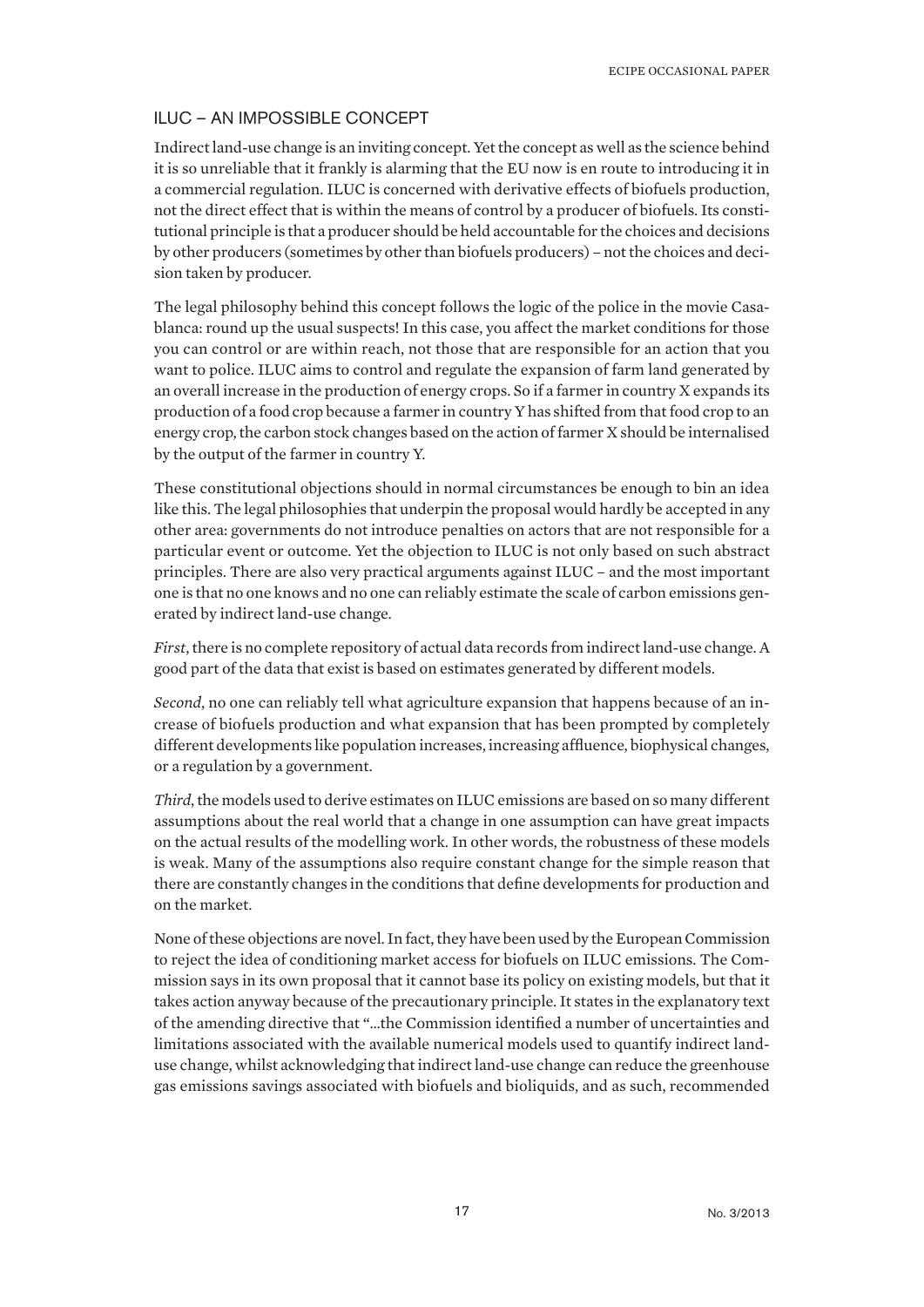that this issue was to be addressed under a precautionary approach".21 In fact, such is the degree of uncertainty that the European Commission cannot say for sure that ILUC leads to significant emissions or point to exactly what crops that are associated with high or low levels of ILUC emissions.

And the European Commission is in good company. The profound degree of uncertainties have been highlighted in a good number of studies attempting to estimate ILUC emissions or separate some ILUC emissions from, for instance, emissions due to direct and provable landuse change. In a large comparative study by the EU's Joint Research Centre, the authors show how profoundly different results on ILUC emission that different models are generating.<sup>22</sup> In one of its scenarios, examining how models estimate ILUC changes on the basis of marginal changes in biodiesel consumption, the JRC study found that "total ILUC ranges from 242 to 1928 kHa per Mtoe"23 when different models are estimating the same scenario. Another study for the Commission found that the differences in the results were vexingly significant.

Many other studies have come to the same conclusion, that there is a great variety in the results from different models and that these models cannot even determine if the ILUC values for specific crops are positive or negative. Some studies suggest ILUC values to be positive while other that they are negative. And no one can say with any degree of certainty which models that actually are nearest the real ILUC factors: we simply do not know because ILUC *is not and cannot be observed or measured*. It can only be estimated.

A report from Copenhagen Economics, for instance, found in a review of existing models the results from different "good" models can differ by up to a factor of 11.24 Table 1 below reports its findings from reviews of existing studies. There are huge differences within and between what existing studies would suggest as ILUC emission factors for individual crops. For sugar cane, the emission factors range from -1 to 195 CO2 equivalents per MJ biofuel. For rapeseed the results range from -33 to 800. A similar exercise by the Netherlands Environmental Assessment Agency observed broadly the same patterns in existing model estimate of ILUC emission factors.<sup>25</sup>

| Type of biofuel | <b>ILUC factor* Min</b><br>values | <b>ILUC factor* Max</b><br>values | Median (min) | Median (max) |
|-----------------|-----------------------------------|-----------------------------------|--------------|--------------|
| Sugar cane      | $-1 - 48$                         | $19 - 95$                         | 14           | 86           |
| Palm oil        | $-55 - 45$                        | $34 - 214$                        | 14           | 160          |
| Sugar beet      | $13 - 33$                         | $65 - 181$                        | 16           | 151          |
| Wheat           | $-79 - 79$                        | $-8 - 329$                        | 21           | 142          |
| Maize           | $5 - 104$                         | $44 - 358$                        | 25           | 79           |
| Soybean         | $0 - 92$                          | $63 - 293$                        | 27           | 100          |
| Rapeseed        | $-33 - 800$                       | $52 - 800$                        | 30           | 157          |

| Table 1: ILUC emission factors from different models |  |  |  |  |  |  |  |
|------------------------------------------------------|--|--|--|--|--|--|--|
|------------------------------------------------------|--|--|--|--|--|--|--|

\*g CO2 eq/MJ biofuel

Source: Copenhagen Economics (2011)

<sup>21.</sup> European Commission (2012), p. 2

<sup>22.</sup> Edwards et al (2010).

<sup>23.</sup> Ibid.

<sup>24.</sup> Copenhagen Economics (2011).

<sup>25.</sup> Ros et al (2010).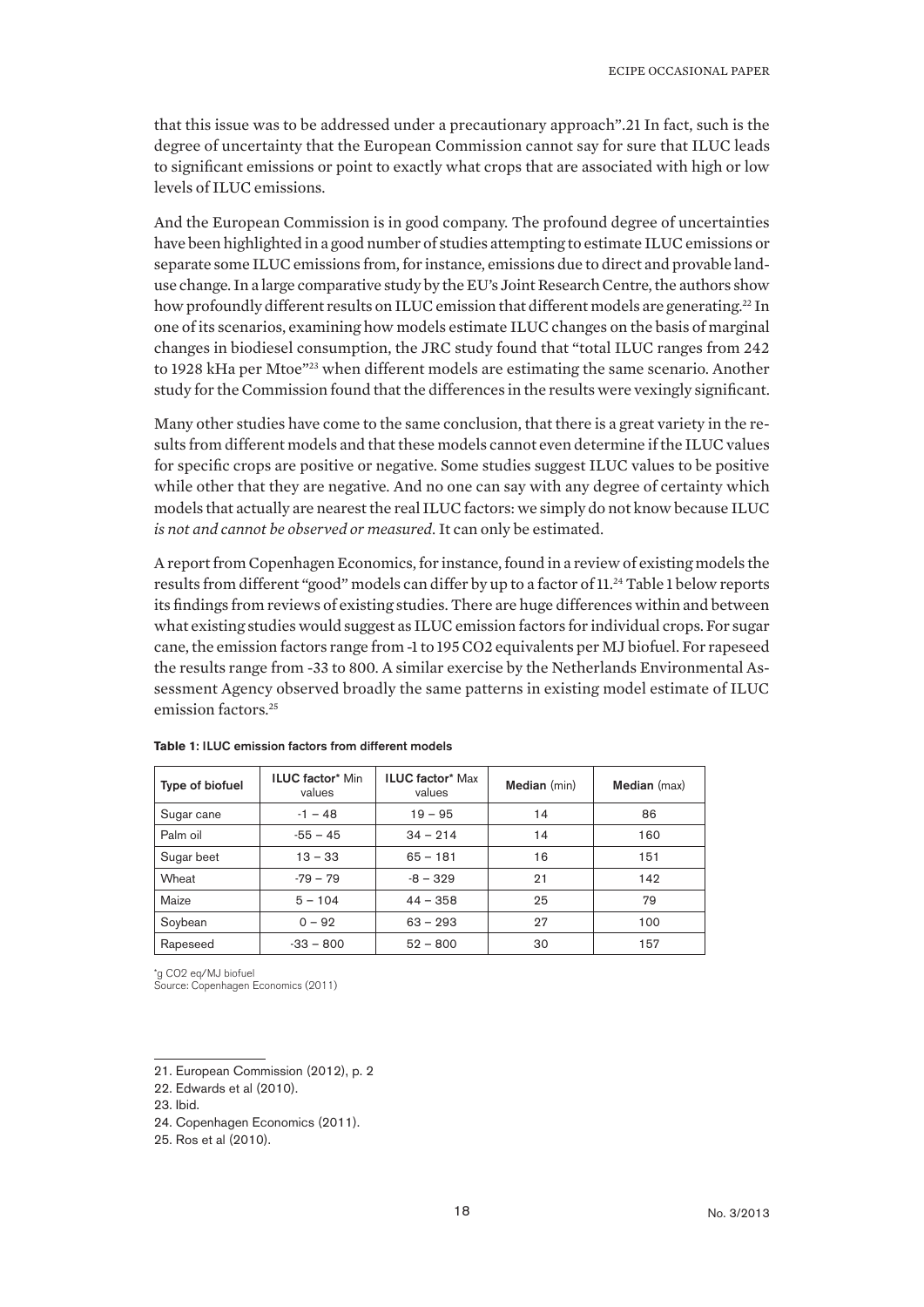In another dispassionate review study of results from scientific modelling, the author draws the conclusion that there is no scientific consensus on ILUC or crop-based ILUC factors.<sup>26</sup> Furthermore, a policy based on existing models would get ILUC targets or values that are exactly wrong. This is an important point – and it is one that appears to have gone missing in the campaign-infested rhetoric that has surrounded the debate in Brussels about ILUC. You will not find any scientist that claims that the science of ILUC to be in consensus about the factors determining ILUC emissions and what aggregate results are for specific crops. Current models, as the aforementioned study concluded, provide data but no information. In fact, the most important variable in current attempts to estimate ILUC emission *is the model and model assumptions chosen to generate an estimate, not the crop it examines and the production of it*.

So if the EU mandates sellers of biofuels to report ILUC emissions generated by data models, in the spirit of getting consumers to make informed choices of the total GHG emission effect of a biofuel and direct them to biofuels with lower emissions from land-use change, the only thing we can know for sure is that consumers will be misinformed. It is like asking citizens to accept weather forecasts that cannot be tested if they are accurate or not. ILUC emission factors are close to being "a riddle wrapped in a mystery inside an enigma", to use that quote from Winston Churchill again. And this is not only because there is no reliable model to estimate ILUC emissions. Even if such a model existed, we could not know that it is reliable because ILUC emissions, again, is not and cannot be observed or measured. Reliability can effectively only be tested against historical data that needs a good amount of modelling and assumptions to generate data on historical ILUC emissions.

Yet that is not the only flaw in the current concept and policy design. Two other problems – also with profound consequences for policy – deserve attention. *First, a policy that only puts ILUC values on one particular agricultural or energy output like biofuels abuses the concept of ILUC and may give incentives that contradict the overall objective. For the concept to ILUC to work in theory, policy needs to incorporate other produce as well.*27 You have either "ILUC for all" or "ILUC for none": if it is applied, it must cover a wide set of crops and produce. Awarding a value to only one output runs the risk of incentivising alternative uses of land that may have bigger consequences for the carbon stock. Or it may have no effect at all on the production of the displacing crop because the direct land use changes that occur as a consequence of that action is accounted as indirect land use change of the displaced crop.

*Second*, there is an inherent confusion in the concept of ILUC that may take policy in the wrong direction. An interesting and indicative example was given in a recent review study of ILUC:

"If for climate mitigation purposes forest is regrown on agricultural land, the iLUC concept assumes that then somewhere else forest is transformed into agricultural land. This would be treated as being the 'fault' of the conservation measure. As a consequence, it would have to carry the burden as iLUC factor and lead to basically no GHG reduction. As a consequence, the iLUC concept implies that conservation or afforestation measures make no sense as they may save CO2 directly, but emit it indirectly."28

<sup>26.</sup> Finkbeiner (2013).

<sup>27.</sup> Laborde (2011).

<sup>28.</sup> Finkbeiner (2013).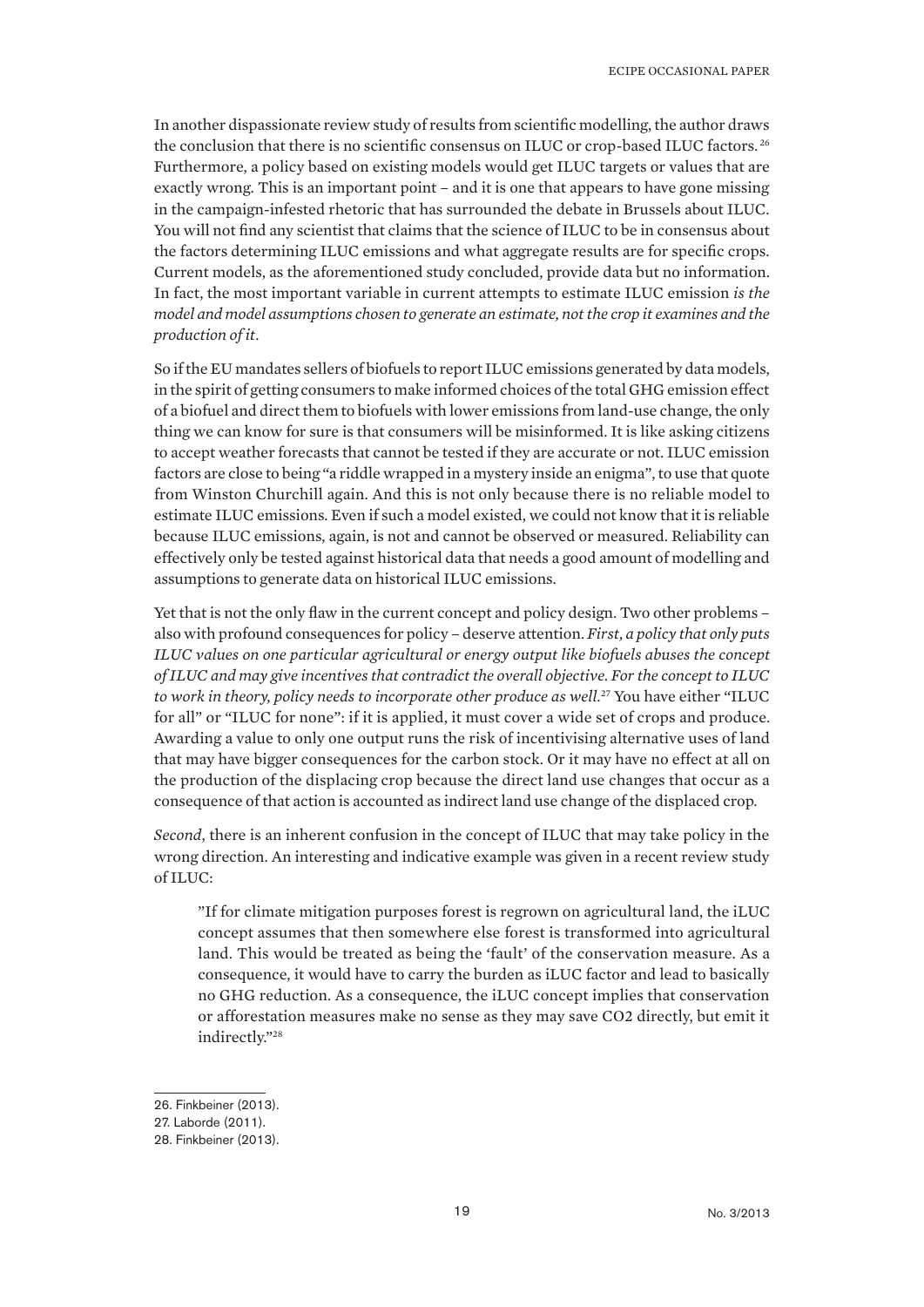*Third*, the ILUC concept assumes linearity in the sense that an increase in production of crops that have been awarded a low ILUC-emission value (a small emitter) will have the same ILUC and total land-use change emissions when production is scaled up to meet the windfall demand caused by other crops receiving a high ILUC-emission value. Yet that is not likely how it works given all the factors that determine ILUC emissions: it is safe to assume a non-linear pattern. This is the problematic, even if not obviously stated, conclusion in a study by the Commission's Joint Research Committee: models cannot accurately predict what will happen to ILUC and total land-use change emission factors for a specific crop if the production scales up, e.g. because other crops are disqualified because of their ILUC emission factors. It is not difficult to consider scenarios where both land-use change factors are altered to such a degree that the objective of reducing greenhouse gas emission would be better served by using a biofuels that has been awarded a high ILUC-emission value.

### THE NEW PROPOSAL AND WTO RULES

The proposal to amend RED comes without any analysis of its consequences for trade and its compatibility with international trade rules. The Commission, in an accompanying document, says that there is no discrimination between domestic and foreign producers as the new regulations apply equally to all producers. And in one way this statement is more correct now than when it was used to motivate RED for the simple reason that the new amendments have not been designed to promote domestic production at the expense of foreign production. In fact, one can make the argument that the introduction of ILUC emission factors has a greater impact on the conventional rapeseed biodiesel in Europe than on its competitors. Furthermore, the cap on 5 percent for conventional biofuels would have a direct impact on an industry that has made investments on the premise that conventional biodiesel could be fully used in meeting the national targets for Member States. It is not difficult to understand why the domestic biodiesel lobby in Europe has reacted strongly to this proposal.

Yet one should not jump to the conclusion that the new proposals are compliant with WTO rules simply because the Commission says so and that the domestic industry is up in arms against the proposal. There are four aspects of the current reform proposals that are of importance from the perspective of WTO rules.

*First*, and most straightforward, the new proposal accelerates discrimination based on RED sustainability criteria. Thresholds planned for later years are now moved to 2014, and the higher the thresholds the more it is likely that some biofuels will be denied effective market access in Europe, that is: biofuels below the threshold will not be subject to the same advantages as biofuels above the threshold. In the likely scenario that some foreign biofuels will be denied those advantages while some "like" biofuels in Europe will be granted them, there is clearly discrimination between like products.

Furthermore, the measures conflict with GATT Article XI, which states that "no prohibitions and restrictions other than duties, taxes, or other charges…" should be used against imports from other WTO members. RED sustainability criteria are clearly not manifested in duties, taxes or other charges. Given the default values stated by the European Commission, it appears safe to say that the intention of accelerating the pace of upgrading the greenhouse gas threshold values is to deny effective market access for some biofuels – and that the consequence of fast-forwarding the threshold increase is effecting such a change.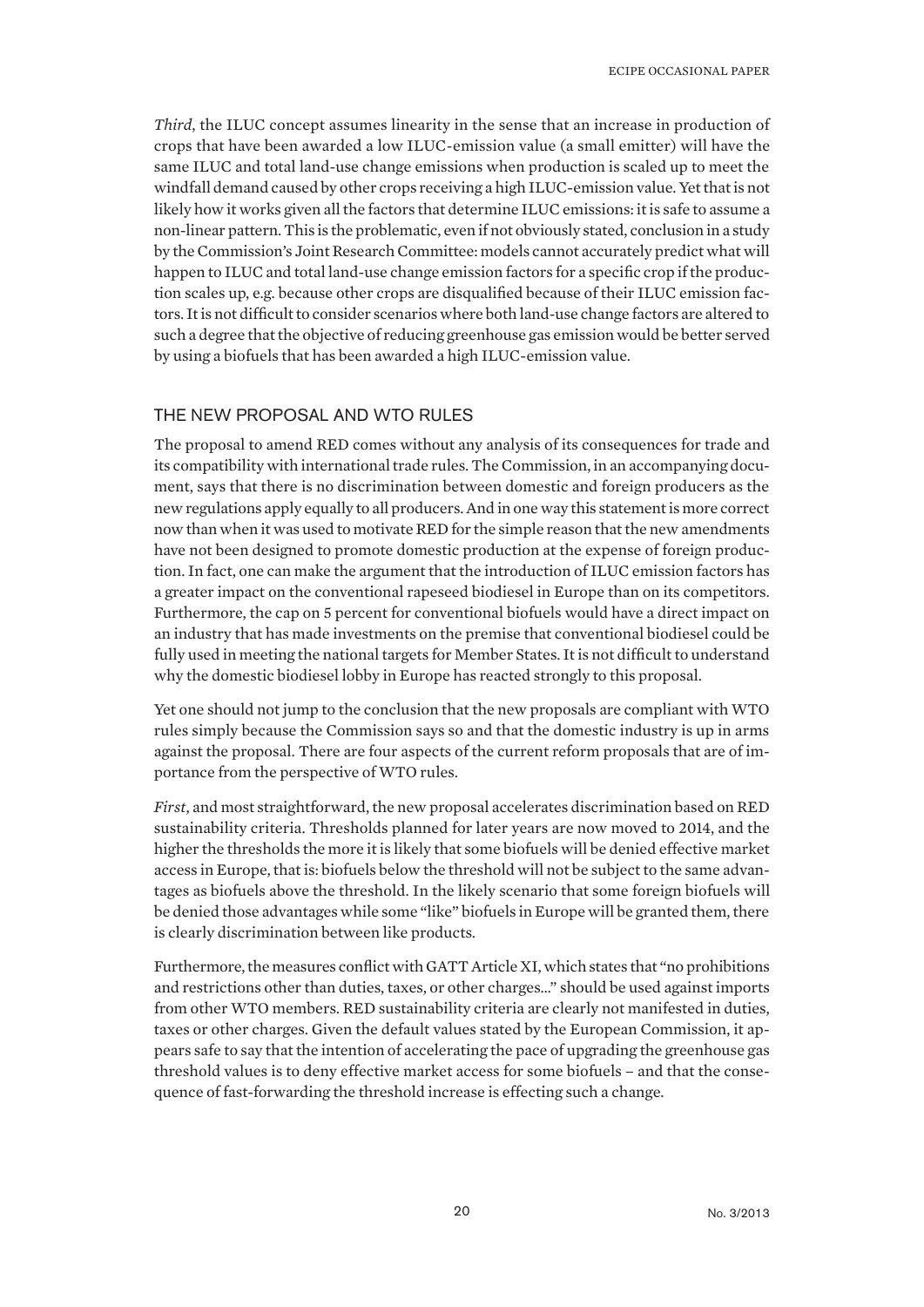Finally, and importantly, the revision of RED changes the character of RED to such a degree that it makes it even more difficult to qualify RED-based discrimination under GATT Article XX. Under the original version of RED, feedstock that cannot effect a greenhouse gas saving that is high enough should not qualify for any advantages like being counted as part of a national target. It is highly likely that the increase in the greenhouse gas savings target will, in the next five years, lead to a significant amount of discrimination against foreign producers that use feedstock with too small savings while producers using domestically sourced rapeseed will still be qualified.

In the scenario that the WTO would authorise such discrimination under GATT Article XX, the new ILUC emission estimates for each feedstock complicate that argument. The complication arises because domestic feedstock in the EU is in many scientific studies associated with high ILUC emissions while the feedstock used by foreign producers discriminated against (e.g. soybean oil) is associated with lower ILUC emissions. The estimates used by the EU in its proposal present different results, but they are surprisingly different from what a plurality of scientific studies suggest. That will not be difficult to show in a WTO complaint.

Yet the simple fact that ILUC emission factors will be acknowledged in the new biofuels regulation, provided that the European Commission's proposal is endorsed, changes the legal character of RED insofar as it is no longer possible to claim authority to discriminate on the basis of the original RED alone. The EU cannot defend discrimination between like products on just one piece of its biofuels legislation if other pieces of the same legislation invalidate the basis for that discrimination. This other piece of legislation, on estimates on ILUC emissions, will basically say that values used to discriminate in RED is not a good reflection of the full emissions from changes in the carbon stock because of biofuels production. The EU would probably claim that the ILUC estimates they use confirms the hierarchy of crops in RED, but that is a weak defence considering the other estimates on ILUC emissions. In fact, it will be quite easy for a country defending, say, its soybean export to claim that if "better" estimates are used , it should domestically produced rapeseed that should be denied full market access because it is generally associated with higher ILUC emissions.

*Second*, the new proposal effectively introduces a new dimension of discrimination: discrimination between exactly the same type of products (not just 'like' products) depending on whether the product can be accounted for in the national targets or if it is part of the consumption that exceeds the 5 percent cap for conventional biofuels. It is not clear how this cap will work in practice, but if one entity of a biofuel will be granted an advantage, like admission to meet the target in a national action plan, while an identical entity of biofuel will not be granted the advantage, there is a new dimension of discrimination. The type of discrimination discussed above, and in the previous chapter on RED, is discrimination between different types of biofuels that, even if they are like products, emit different amounts of greenhouse gases in the production process. The proof of the pudding is in the eating, and the exact operative form that this new discrimination will take depends upon how the new component is integrated in the standards, certification schemes, and reporting mechanisms in individual member states.

*Third*, this new dimension of discrimination is likely to change the original character of RED discrimination. The defence of RED discrimination under GATT Article XX is based on its rational connection to the stated environmental objective. It is, the defending party would say in a dispute proceeding, a measure that is necessary to achieve the stated goal. As the previous chapter discussed, there is already a good amount that is arbitrary in the design of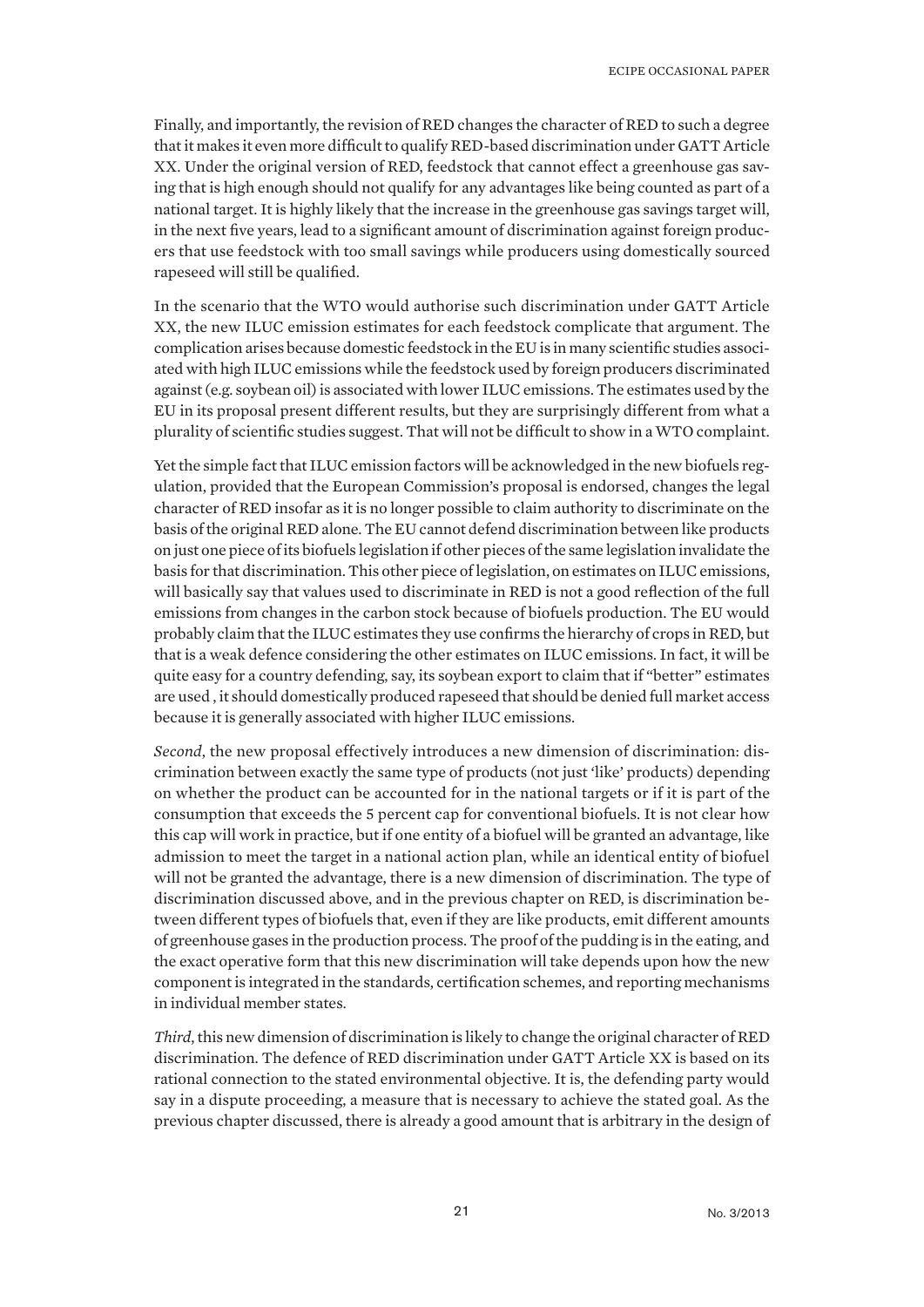RED sustainability criteria, and it is difficult to make the argument that discrimination of one class of biofuels is necessary to achieve the goal of reducing climate change when the Directive itself clearly states that the discriminated class of biofuels will also promote the goal. What it does not do, however, is to reduce greenhouse gas emissions at an equal degree as other biofuels might do. But that is a different proposition. And it certainly does not provide strong rational connections between the act of discrimination and its stated purpose.

What is of interest now is that the new proposal introduces a new type of discrimination that has no rational connection at all between the act of discrimination and the stated intention: it authorises discrimination between biofuels that achieve exactly the same levels of greenhouse gas savings. This reinforces the arbitrariness of RED-based discrimination. For a Panel or the Appellate Body in the WTO will be interested in "the revealing architecture" of RED and acts of RED-based discrimination. They will consider the "totality of facts and circumstances" in order to ensure that discrimination based on Article XX is not arbitrary. The chapeau requirements of Article XX are designed to defend against actions of arbitrary and unjustifiable discrimination. As a number of past cases have shown, WTO bodies take these requirements very seriously and rule against discriminatory and restrictive measures when such arbitrariness are part and parcel of the measure.

*Fourth*, and importantly, new ILUC requirements will likely present new difficulties for the EU. The scale of difficulties depends upon how the ILUC emission factor will be implemented.

It is perfectly obvious that an ILUC emission factor that would be used to deny effective market access, as proposed by the Rapporteur in the European Parliament, would be ruled against lock, stock and barrel in a WTO dispute. The idea that the WTO would accept a definition of likeness based on unlikeness caused by the production process of a completely different product simply will not wash. And the proposition that the WTO would accept such a measure under GATT or TBT exemption rules because of the stated objective to reduce greenhouse gas savings will not stand: the scientific insecurity in specifying a cut off point for when discrimination is allowed, and the arbitrariness in choosing that cut off point, would be too much to stomach.

It is quite different if the EU does not use ILUC emission factors to deny effective market access, that is: it is not used to confer any advantage or disadvantage to specific producers. This implies that ILUC emission factors cannot play any role what so ever for the sustainability criteria in RED or when countries determine what conventional biofuels that are part of the achieving the national target and what conventional biofuels that are not.

If this is the design of policy it seems legitimate to ask: what is then the point of having an ILUC emission factor at all reported, especially when there are good reasons to believe that the factors awarded to specific crops are wrong? The Commission does not give an answer beyond pointing to the precautionary principle. But why it is better from the viewpoint of this principle to halt the substitution of fossil fuels?

Would such an application of ILUC be incompliant with WTO rules? There are two schools of thought. One, associated with the Commission, is that reporting requirements do not lead to any discrimination and hence are not subject to WTO consistency. Another school of thought, however, argues that the Commission has introduced a technical regulation for certain groups of products that is mandatory and that has the intention to favour certain groups of products even if other government policies than the regulation are not used to effect it.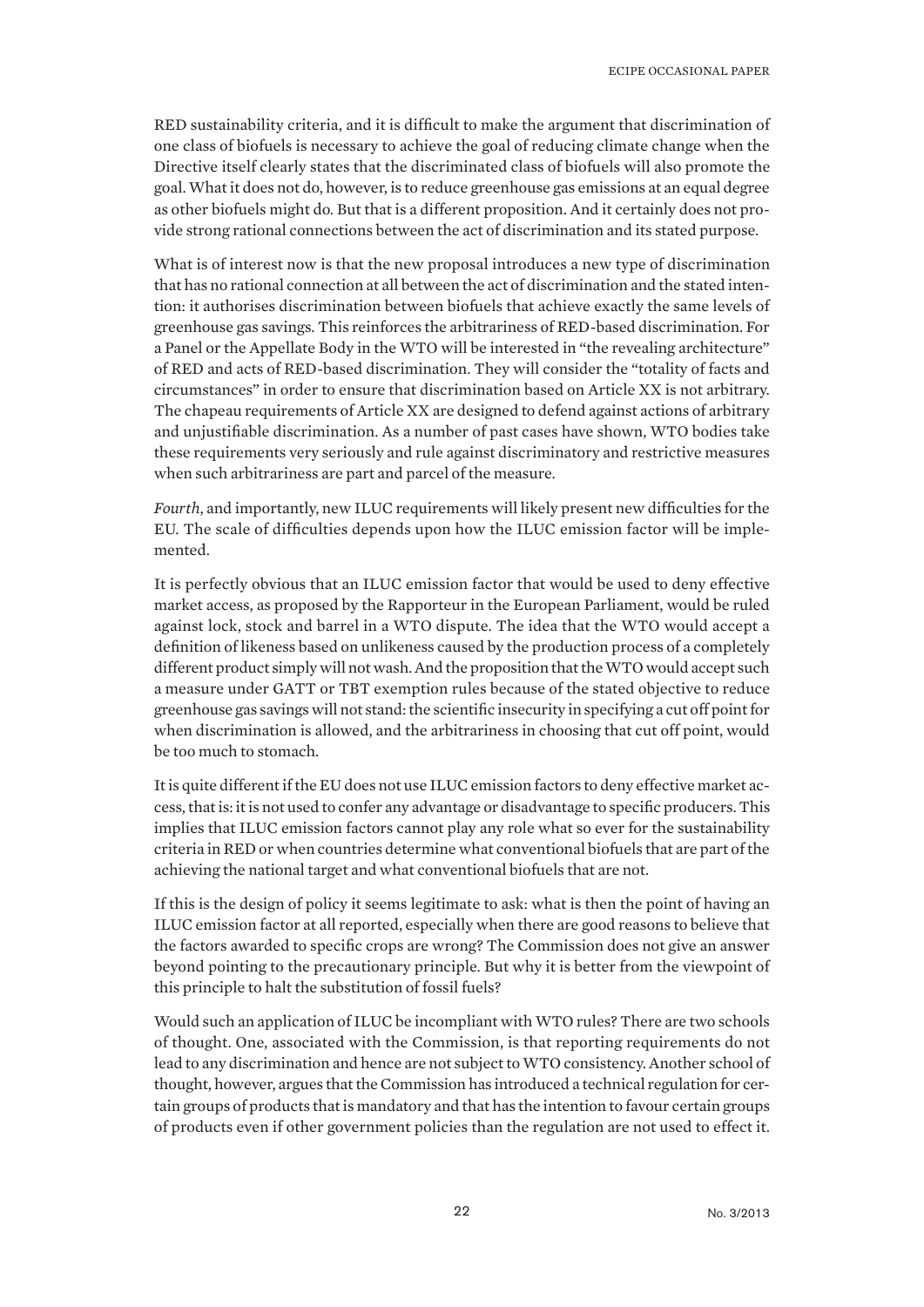In other words, the reporting requirement is likely to be covered by the TBT agreement and if the requirement will lead to changes in consumption patterns that hurt certain groups of biofuels, it can be argued that the technical regulation itself has effected a discrimination that cannot be defended.

Both schools of thought are incomplete. The potential incompatibility of ILUC with the TBT agreement depends in large part upon the actual factual circumstances of a case. It seems unlikely that a dispute would occur only because of the ILUC reporting requirement. However, it is easier to envision disputes that involve the reporting requirement, where the complaining party would argue that the reporting requirement has reinforced discrimination based on the original RED sustainability criteria. This is, to some extent, the logic behind WTO rulings in some recent cases, e.g. the second dispute between the U.S. and Mexico over U.S. labelling requirements for tuna fish. In the case of the reporting requirement, the likely scenario would involve the use of a technical regulation in RED to discriminate between different biofuels and an escalation of that discrimination because of a labelling requirement on ILUC emission factors. Reporting or labelling requirements are never inconsequential. Nor are they intended to be inconsequential.

# 4. CONCLUDING REMARKS

This paper argues that the new proposal to reform the Renewable Energy Directive introduces new components that accelerate the conflict between WTO rules and RED sustainability criteria and generally reinforces the arbitrariness in how criteria are designed and applied. Furthermore, the new proposal changes the legal character of RED because it introduces a new measure – ILUC – that changes the RED-based hierarchy between different feedstocks in how much greenhouse gas savings they could achieve by substituting fossil fuels.

The paper also argues that the proposal to introduce ILUC emission factors is a bad idea for the simple reason the concept of ILUC is confused and that no one can say with even a slight degree of certainty what actual ILUC emission rates really are. Depending on how ILUC emission factors will be used by Member States, they can lead to a serious conflict with trade rules. In an alternative scenario, where ILUC emission factors are not used in other government policy to confer advantages or disadvantages to certain classes of biofuels, an ILUC reporting requirement can still have the effect of reinforcing discrimination based on the existing RED sustainability criteria.

Trade rules do not contradict the right of WTO members to regulate with the purpose of achieving an environmental goal like reducing greenhouse gases. Plenty of environmental regulations coexist with trade rules intended to limit protectionism and discrimination. Conflicts occur when environmental rules are designed arbitrarily, represent disguised restrictions on trade, are severely trade restrictive, alter the competitive relation between competing and substitutable products, and/or have weak links to the declared environmental goal.

And this pretty much sums up some defining characters of the Renewable Energy Directive and indicates what is wrong with the idea to introduce new ILUC emission factors in the regulatory armoury. The problem is not that trade rules block legitimate policies to reduce greenhouse gas emissions through the use of biofuels, the problem is that this policy has so many design flaws that acts of discrimination have, at best, weak connections to the legitimate goal. If the EU does not alter the direction of its biofuels regulations, it will soon hit the buffer of legal and political reality.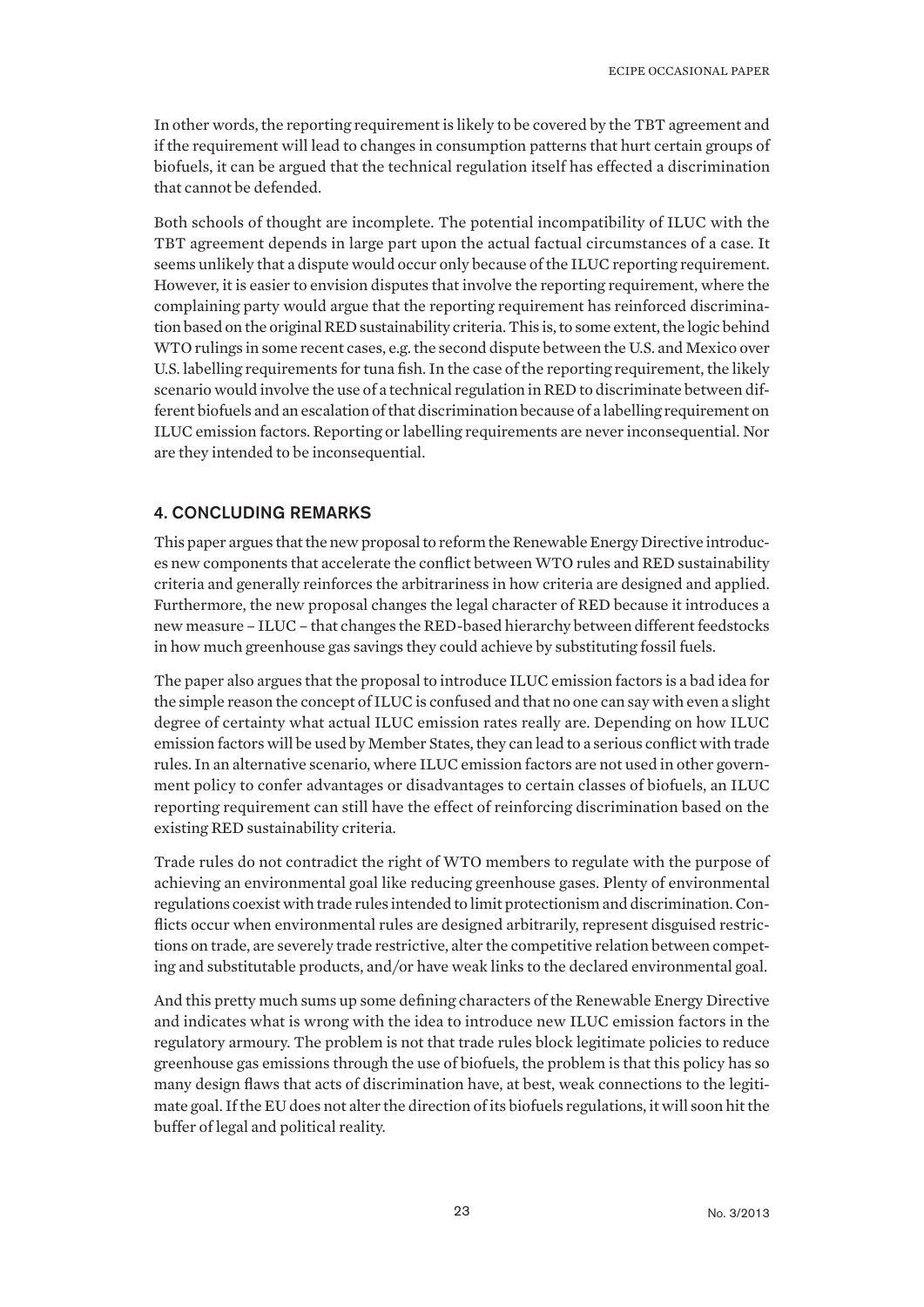## **BIBLIOGRAPHY**

Copenhagen Economics, 2011, *The missing indirect land-use change factors: How to make decisions when science is incomplete?* Copenhagen: Copenhagen Economics

Edwards, Robert, Mulligan, Declan & Marelli, Luisa, 2010, *Indirect land use change from increased biofuels demand: Comparison of models and results for marginal biofuels production from different feedstock*. Joint Research Centre, European Commission.

Erixon, Fredrik, 2012, *The rising trend of green protectionism: Biofuels and the European Union*. ECIPE Occasional Paper No. 2/2013. Brussels: European Centre for International Political Economy

Erixon, Fredrik, 2009, *Green protectionism in the EU: How Europe's biofuels policy and Renewable Energy Directive violate WTO Commitments*. ECIPE Occasional Paper No. 1/2009. Brussels: European Centre for International Political Economy

European Commission, 2013, *Renewable energy progress report*. COM (2013) 175, March 27. Accessed on April 3 at http://ec.europa.eu/energy/renewables/reports/reports\_en.htm

European Commission, 2012, *Proposal for a Directive of the European Parliament and of the Council amending Directive 98/70/EC relating to the quality of petrol and diesel fuels and amending Directive 2009/28/EC on the promotion of the use of energy from renewable sources*. COM (2012) 595. Accessed at http://ec.europa.eu/energy/renewables/biofuels/doc/biofuels/com\_2012\_0595\_en.pdf

European Union, 2009, *Directive 2009/28/EC of the European Parliament and of the Council on the Promotion of the Use of Energy from Renewable Sources and Amending and Subsequently Repealing Directives 2001/77/EC and 2003/30/EC*.

Finkbeiner, Matthias, 2013, *Indirect land use change (iLUC) within life-cycle assessment: scientific robustness and consistency with international standards.* VDB/OVID

GATT, 1970, *Border Tax Adjustments*. Working Party Report. Geneva: GATT, BISD 18S/97

Halle, Mark & Ivetta Gerasimchuk, 2013, "Learning from the EU's biofuels policy", in *European Voice* March 14, accessed on May 13 at http://www.europeanvoice.com/article/imported/ learning-from-the-eu-s-biofuel-policy/76654.aspx

Kutas, Géraldine, Lindberg, Carina & Steenblik, Ronald, 2007, *Biofuels – at what Cost? Government Support for Ethanol and Biodiesel in the European Union*. Report by the Global Subsidies Initiative. Geneva: International Institute for Sustainable Development

Laborde, David, 2011, Assessing the land use change consequences of European biofuels policy. Final report. Accessed at http://trade.ec.europa.eu/doclib/docs/2011/october/tradoc\_148289.pdf

Lendle, Andreas & Schaus, Malorie, 2010, *Sustainability criteria in the EU Renewable Energy Directive: Consistent with the WTO?* ICTSD Information Note No. 2. Geneva: International Centre for Trade and Sustainable Development

Mitchell, Andrew & Tran, Christopher, 2009, *The Consistency of the EU Renewable Energy Directive with the WTO Agreements*. Georgetown Law School Faculty Working Paper. http:// scholarship.law.georgetown.edu/fwps\_papers/119/